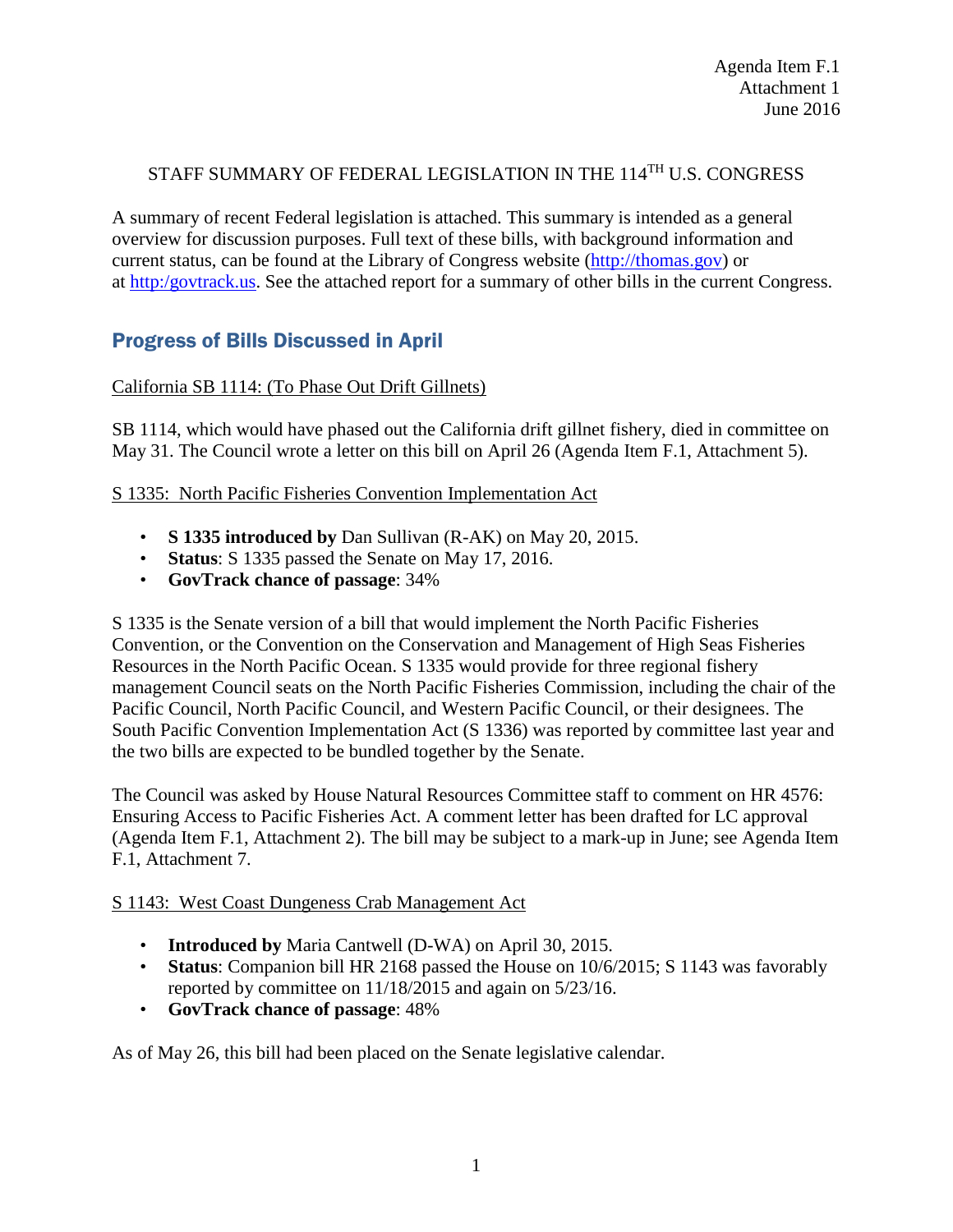# Drought Bills

#### **Valadao bill (HR 2898): Western Water and American Food Security Act**

The House inserted significant portions of Rep. Valadao's Western Water and American Food Security Act (HR 2898) into the Energy and Water Development and Related Agencies Appropriations Act (HR 5055). On May 26, the House voted down the bill, in large part due to unrelated transgender, gay and lesbian issues that were included. Congress plans to develop a new appropriations bill or bills, aiming for passage by July 15.

## **Feinstein bill (S 2533) and Garamendi bill (HR 5247): California Long-Term Provisions for Water Supply and Short-Term Provisions for Emergency Drought Relief Act**

As requested by Reps. Huffman and Thompson, the Council sent a comment letter on S. 2533 on May 11 (see Agenda Item F.1, Attachment 3). As requested by the Council, the comment letter was based on a letter previously sent by the Pacific Coast Federation of Fishermen's Associations. Senator Feinstein and Rep. Garamendi responded with a rebuttal on May 19 (Agenda Item F.1, Attachment 4).

Senator Feinstein is working to secure markup on HR 2533. A hearing was held on May 17; (see BOR testimony, Agenda Item F.1, Attachment 6). The Garamendi bill, introduced on May 16, is essentially identical to the Feinstein bill.

# Other New and Noteworthy Bills

HR 5054: Agriculture, Rural Development, Food and Drug Administration, and Related Agencies Appropriations Act

- **Introduced by** Bill Shuster (R-PA) on April 26, 2016.
- **Status**: Reported by Senate Appropriations Committee on April 26, 2016.
- **GovTrack chance of passage**: 40%

This bill contains several provisions introduced by Senator Lisa Murkowski (R-AK), including a labeling mandate for genetically engineered (GE) salmon and recommendations for nutritional advice on seafood. The GE salmon provision requires the Food and Drug Administration (FDA) to mandate labeling of GE salmon. Other language directs the FDA to ensure that pregnant and nursing women receive consistent and understandable nutrition advice on what seafood is safe and healthy to consume that is based on the FDA's latest scientific review of the net effects of seafood consumption.

HR 5270: To abolish the Marine Mammal Commission and transfer its functions to the United States Fish and Wildlife Service.

- **Introduced by** Steve Russell (R-OK) on May 18, 2016.
- **Status**: Introduced.
- **GovTrack chance of passage**: 5%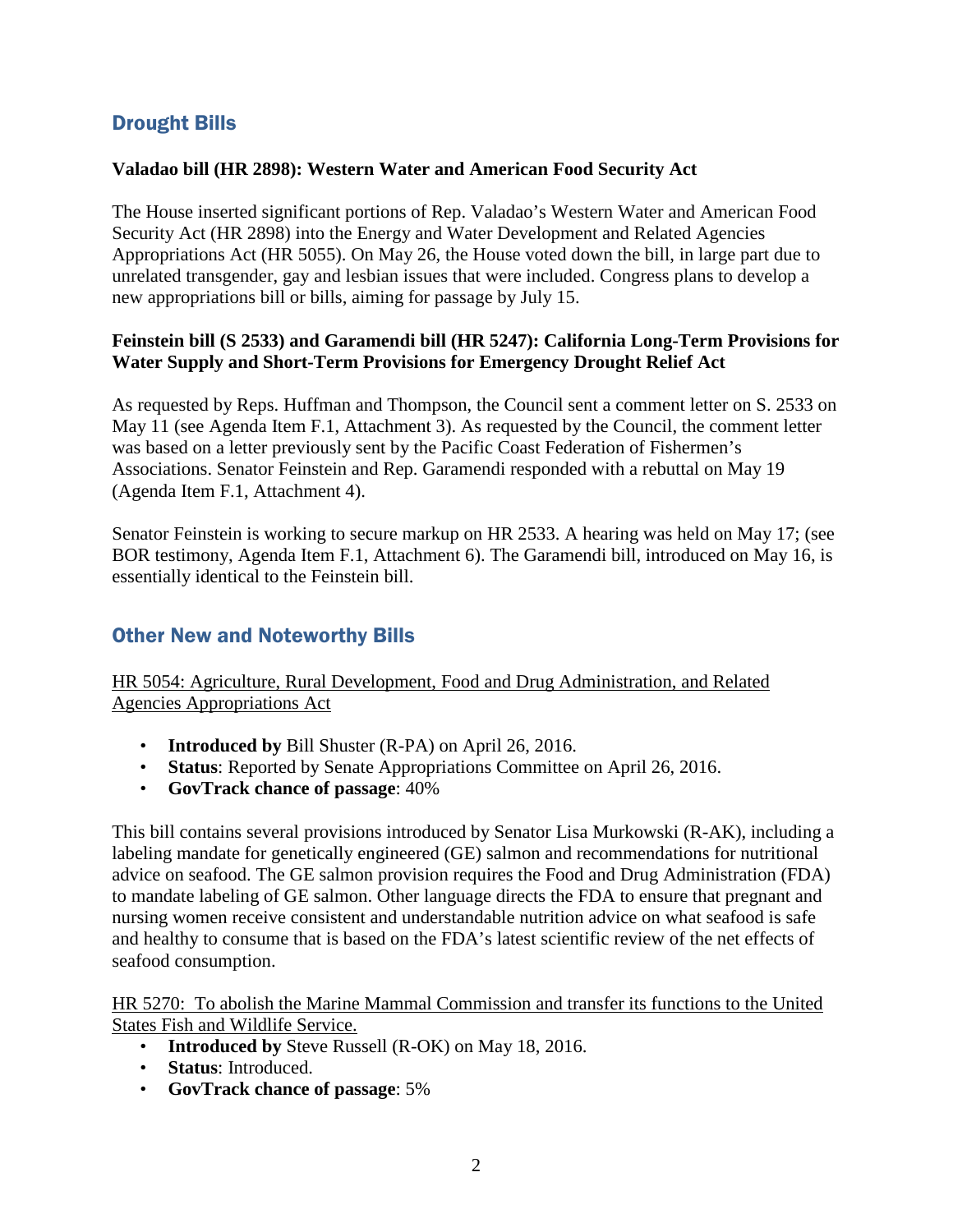Abolishes the Marine Mammal Commission (an independent Federal agency, the goal of which is "to provide independent, science-based oversight of domestic and international policies and actions of federal agencies addressing human impacts on marine mammals and their ecosystems") and transfers its functions to the U.S. Fish and Wildlife Service.

HR 5303/S 2848: Water Resources Development Act of 2016.

- **Introduced by** Bill Shuster (R-PA) on May 23, 2016 and James Inhofe (R-OK) on April 25, 2016 respectively.
- **Status**: HR 5303 was reported by committee on May 25, 2016. The Senate version has not yet been reported.
- **GovTrack chance of passage**: (House version) 22%

These bills supports the U.S. Army Corps of Engineers' civil works programs such as dredging, navigation, flood risk management, infrastructure, etc. The House version includes ecosystem restoration project funds for Washington's Skokomish River (\$6.8 million in Federal funds), Oregon's Willamette River (\$19.1 million), San Francisco Bay (\$69.5 million) and Los Angeles River (\$375.7 million). S 2848 provides for assistance to tribal families displaced by the construction of Bonneville and John Day dams.

# S 2654/HR 4711: Crab Emergency Disaster Assistance Act of 2016.

- **Introduced by** Barbara Boxer (D-CA) on March 8, 2016 and Jackie Speier (D-CA) on March 3, respectively
- **Status**: Introduced.
- **GovTrack chance of passage**: 27%

This bill would provide California Dungeness and rock crab fishermen and related businesses with \$138 million in assistance funding, following the shutdown of the California crab fishery due to high levels of domoic acid.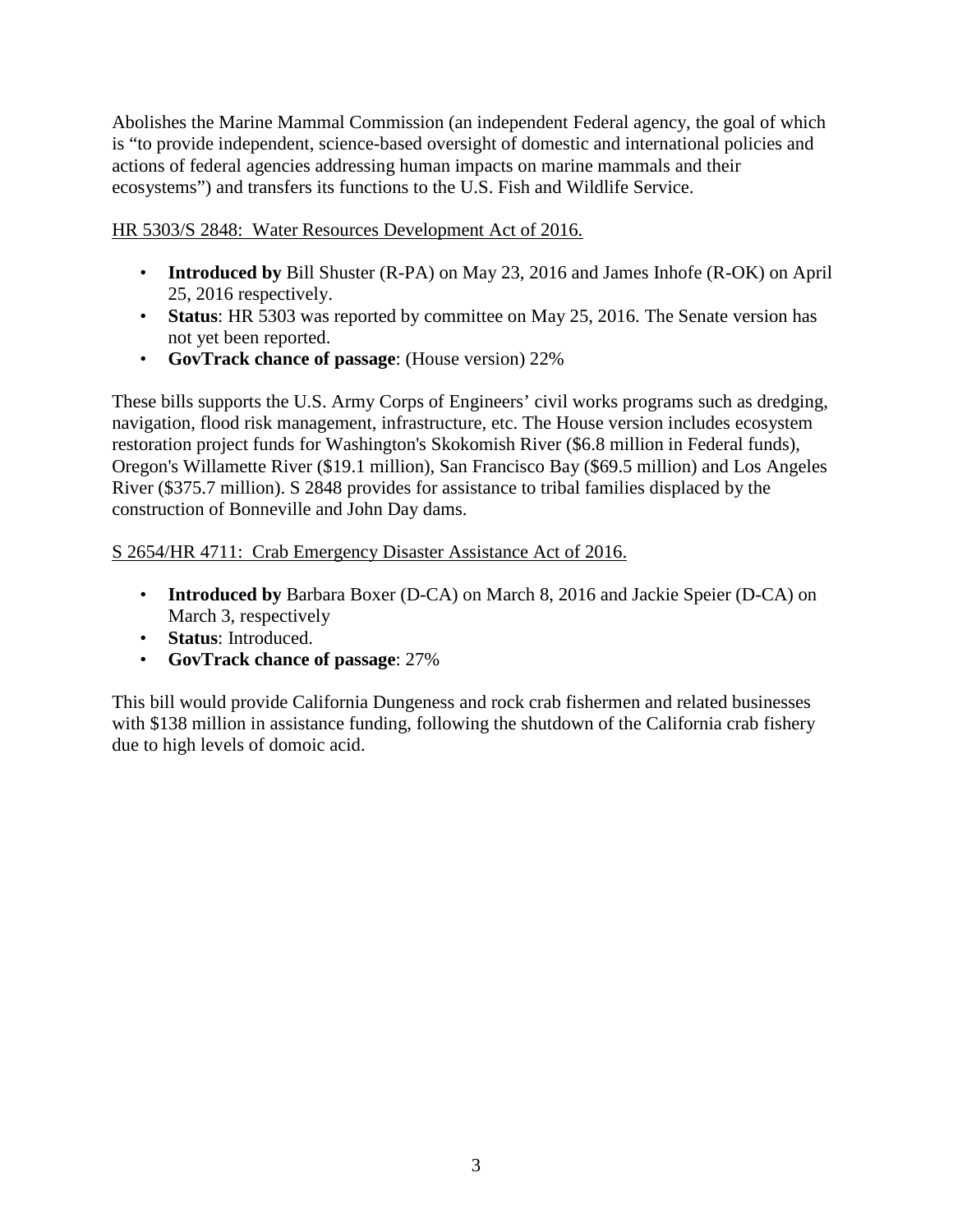# Fishery Bills in the 114th Congress (and Selected State Bills)

Tracked for their relevance to MSA reathorization, precedent‐setting potential, or indirect impact on Council‐managed fisheries.

| <b>Bill No</b>               | Title                                                                                                               | Summary or Title                                                                                                                                                                                                                                                          | Introduced by                 | Chance*   |
|------------------------------|---------------------------------------------------------------------------------------------------------------------|---------------------------------------------------------------------------------------------------------------------------------------------------------------------------------------------------------------------------------------------------------------------------|-------------------------------|-----------|
| <b>California state bill</b> |                                                                                                                     |                                                                                                                                                                                                                                                                           |                               |           |
| AB 226                       | <b>Pacific to Plate</b>                                                                                             | Makes it easier for commercial fishermen to sell<br>fish at farmers' markets. Allows fishermen's<br>markets to operate as food facilities; allows fresh<br>fish to be cleaned for direct sale; streamlines<br>permitting process.                                         | Toni Atkins (Cal<br>Assembly) |           |
| Introduced                   | 2/3/2015                                                                                                            |                                                                                                                                                                                                                                                                           | Last updated                  | Signed    |
| Status                       | Signed into law                                                                                                     |                                                                                                                                                                                                                                                                           | Priority                      | C         |
| <b>SB 1114</b>               | (Would phase out<br>California drift gillnet<br>fishery)                                                            | Would phase out California drift gillnet fishery                                                                                                                                                                                                                          | <b>Ben Allen</b>              | 0%        |
| Introduced                   | 2/17/2016                                                                                                           |                                                                                                                                                                                                                                                                           | Last updated                  | 6/1/2016  |
| <b>Status</b>                | Died in committee<br>5/31/16                                                                                        |                                                                                                                                                                                                                                                                           | Priority                      | A         |
| SB 1363                      | <b>Ocean Protection</b><br><b>Council: Ocean</b><br><b>Acidification and</b><br><b>Hypoxia Reduction</b><br>Program | Would require the state to establish and<br>administer the Ocean Acidification and Hypoxia<br>Reduction Program for the purposes of achieving<br>specified goals                                                                                                          | <b>Bill Monning</b>           |           |
| Introduced                   | 2/19/2016                                                                                                           |                                                                                                                                                                                                                                                                           | Last updated                  | 6/1/2016  |
| <b>Status</b>                | Passed CA Senate<br>Committee on Env'l<br>Quality. Hearings held in<br>Appropriations<br>Committee 5/16/16          |                                                                                                                                                                                                                                                                           | Priority                      | D         |
| <b>House</b>                 |                                                                                                                     |                                                                                                                                                                                                                                                                           |                               |           |
| <b>HR8</b>                   | <b>North American Energy</b><br><b>Security and</b><br><b>Infrastructure Act of</b><br>2015                         | To modernize energy infrastructure, build a 21st<br>century energy and manufacturing workforce,<br>bolster America's energy security and diplomacy,<br>and promote energy efficiency and government<br>accountability. Could create loopholes in dam<br>relicensing laws. | Fred Upton (R-MI)             | 33%       |
| Introduced                   | 12/2/2015                                                                                                           |                                                                                                                                                                                                                                                                           | Last updated                  | 5/18/2016 |
| Status                       | Passed House 12/3/15                                                                                                |                                                                                                                                                                                                                                                                           | Priority                      | B         |

#### Page 1 of 15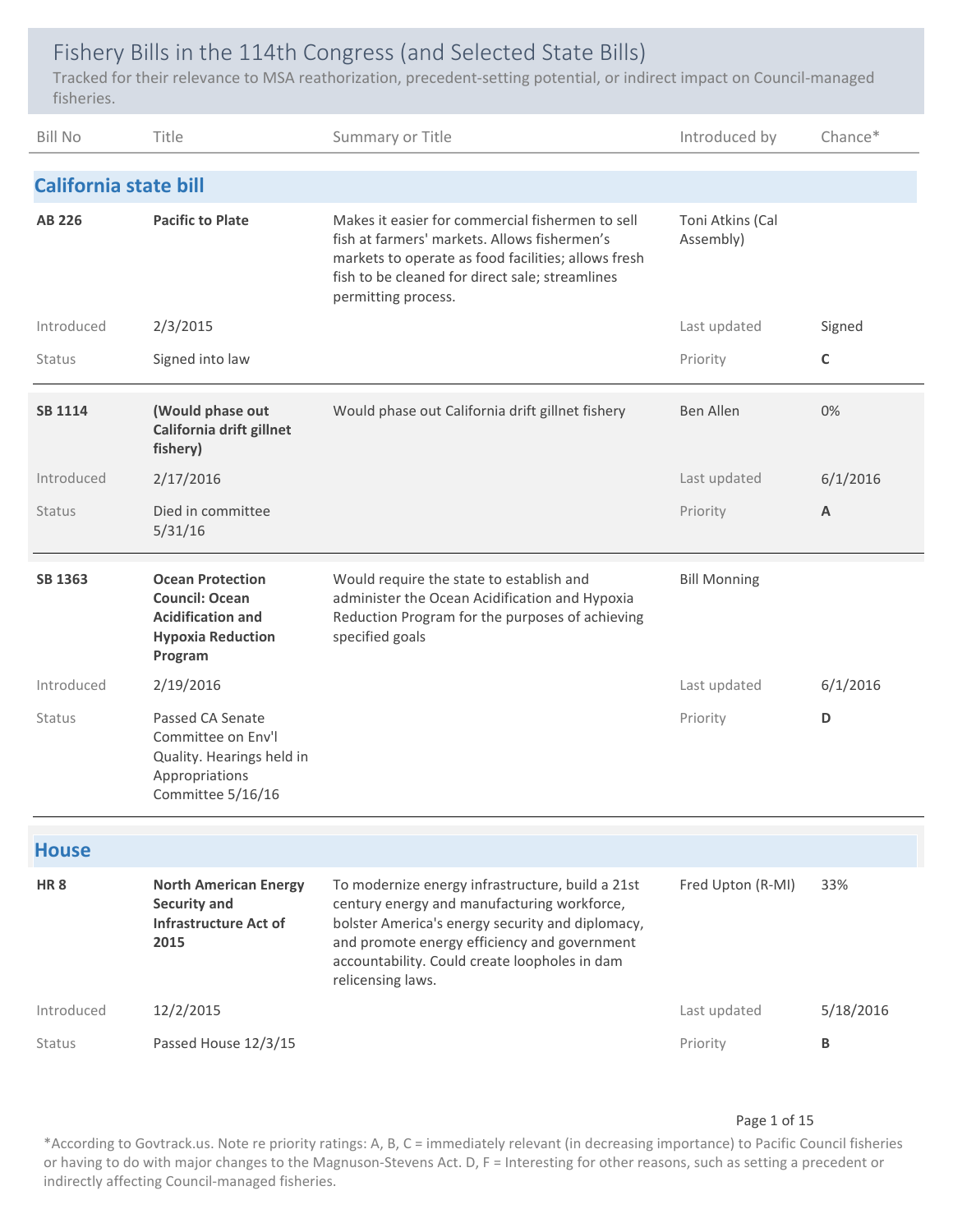| <b>Bill No</b> | Title                                                                                                                   | Summary or Title                                                                                                                                                                                                                                        | Introduced by                | Chance*     |
|----------------|-------------------------------------------------------------------------------------------------------------------------|---------------------------------------------------------------------------------------------------------------------------------------------------------------------------------------------------------------------------------------------------------|------------------------------|-------------|
| <b>HR 291</b>  | Water in the 21st<br>Century Act (W21) (see<br>also S 176)                                                              | Sets up \$1.95 billion in loans and grants over 5<br>years for water recycling, storm water capture and<br>treatment, ground water management and water<br>infrastructure projects. Sets aside \$6 million to<br>study the feasibility of desalination. | Grace Napolitano<br>$(D-CA)$ | 2%          |
| Introduced     | 1/13/2015                                                                                                               |                                                                                                                                                                                                                                                         | Last updated                 | 5/18/2016   |
| <b>Status</b>  | <b>Essentially dead</b>                                                                                                 |                                                                                                                                                                                                                                                         | Priority                     | C           |
| <b>HR330</b>   | <b>Marine Access and State</b><br><b>Transparency (see also</b><br>HR 900, S 437, S 228)                                | Requires congressional approval of national<br>monuments and restrictions on the use of national<br>monuments, to establish requirements for<br>declaration of marine national monuments.                                                               | Don Young (R-AK)             | 7%          |
| Introduced     | 1/13/2015                                                                                                               |                                                                                                                                                                                                                                                         | Last updated                 | 5/18/2016   |
| Status         | <b>Essentially dead</b>                                                                                                 |                                                                                                                                                                                                                                                         | Priority                     | $\mathsf C$ |
| <b>HR337</b>   | <b>Maritime Lien Reform</b><br>Act                                                                                      | Limits maritime liens on fishing permits.                                                                                                                                                                                                               | Don Young (R-AK)             | 1%          |
| Introduced     | 1/13/2015                                                                                                               |                                                                                                                                                                                                                                                         | Last updated                 | 5/18/2016   |
| <b>Status</b>  | <b>Essentially dead</b>                                                                                                 |                                                                                                                                                                                                                                                         | Priority                     | A           |
|                |                                                                                                                         |                                                                                                                                                                                                                                                         |                              |             |
| <b>HR393</b>   | <b>Untitled (Labeling of</b><br>GMO fish)                                                                               | Amends the Federal Food, Drug, and Cosmetic Act<br>to require labeling of genetically engineered fish.                                                                                                                                                  | Don Young (R-AK)             | 2%          |
| Introduced     | 1/14/2015                                                                                                               |                                                                                                                                                                                                                                                         | Last updated                 | 5/18/2016   |
| Status         | <b>Essentially dead</b>                                                                                                 |                                                                                                                                                                                                                                                         | Priority                     | D           |
| <b>HR394</b>   | <b>Prevention of</b><br><b>Escapement of</b><br><b>Genetically Altered</b><br>Salmon in the United<br><b>States Act</b> | Resubmittal of HR 1667, discussed in June 2013.<br>Adds DeFazio as a co-sponsor.                                                                                                                                                                        | Don Young (R-AK)             | 19%         |
| Introduced     | 1/14/2015                                                                                                               |                                                                                                                                                                                                                                                         | Last updated                 | 5/18/2016   |
| <b>Status</b>  | <b>Essentially dead</b>                                                                                                 |                                                                                                                                                                                                                                                         | Priority                     | C           |
| <b>HR 528</b>  | <b>Recreational Fishing and</b><br><b>Hunting Heritage and</b><br><b>Opportunities Act</b>                              | Directs Federal public land management officials to<br>exercise their authority under existing law to<br>facilitate use of and access to Federal public lands<br>for fishing, sport hunting, and recreational<br>shooting.                              | Dan Benishek (R-<br>MI)      | 8%          |
| Introduced     | 1/26/2015                                                                                                               |                                                                                                                                                                                                                                                         | Last updated                 | 5/18/2016   |

#### Page 2 of 15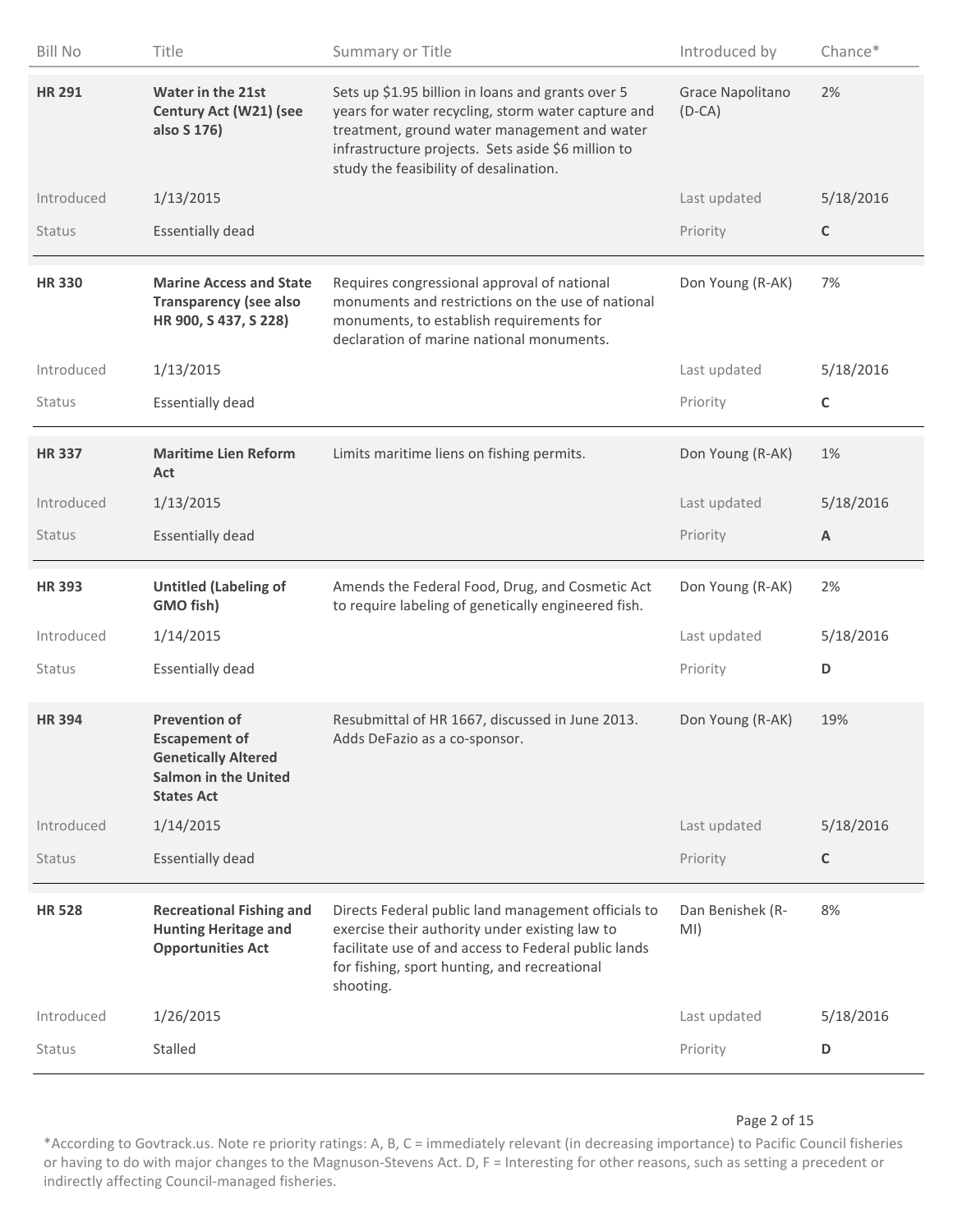| <b>Bill No</b>               | Title                                                                                                                                        | Summary or Title                                                                                                                                                                                                                                                  | Introduced by                                                   | Chance*       |
|------------------------------|----------------------------------------------------------------------------------------------------------------------------------------------|-------------------------------------------------------------------------------------------------------------------------------------------------------------------------------------------------------------------------------------------------------------------|-----------------------------------------------------------------|---------------|
| <b>HR 564</b>                | <b>Endangered Salmon and</b><br><b>Fisheries Predation</b><br><b>Prevention Act</b>                                                          | Amends the MMPA to reduce predation on<br>endangered Columbia River salmon and other<br>nonlisted species, and for other purposes. Identical<br>to Hastings bill submitted in 113th Congress.                                                                     | Kurt Schraeder (D-<br>OR) & Jaime<br>Herrera-Beutler (R-<br>WA) | 10%           |
| Introduced                   | 1/27/2015                                                                                                                                    |                                                                                                                                                                                                                                                                   | Last updated                                                    | 5/18/2016     |
| Status                       | Stalled                                                                                                                                      |                                                                                                                                                                                                                                                                   | Priority                                                        | A             |
| <b>HR774</b>                 | Illegal, Unreported, and<br><b>Unregulated Fishing</b><br><b>Enforcement Act of 2015</b><br>(see instead S 1334)                             | Enhances authority to regulate illegal fishing.<br>Increases capacity for inspection, ID, and<br>monitoring of illegal foreign vessels. Directs<br>Commerce to enforce High Seas Driftnet Fishing<br>Moratorium Protection Act. Implements Antigua<br>Convention. | Madeleine<br>Bordallo (D-Guam)                                  | 34%           |
| Introduced                   | 2/5/2015                                                                                                                                     |                                                                                                                                                                                                                                                                   | Last updated                                                    | Signed        |
| <b>Status</b>                | Signed into law<br>11/5/2015                                                                                                                 |                                                                                                                                                                                                                                                                   | Priority                                                        | Α             |
| <b>HR 900</b>                | <b>National Monument</b><br><b>Designation</b><br><b>Transparency and</b><br><b>Accountability Act (see</b><br>also HR 330, S 228, S<br>437) | Requires congressional and State approval of<br>national monuments and restrictions on the use of<br>national monuments.                                                                                                                                          | Raul Labrador (R-<br>ID)                                        | 15%           |
| Introduced                   | 2/11/2015                                                                                                                                    |                                                                                                                                                                                                                                                                   | Last updated                                                    | 5/18/2016     |
| <b>Status</b>                | Stalled                                                                                                                                      |                                                                                                                                                                                                                                                                   | Priority                                                        | $\mathsf C$   |
| <b>HR 980 (see S</b><br>373) | <b>Vessel Incidental</b><br><b>Discharge Act (see</b><br>instead S 373)                                                                      | Makes vessel discharge exception permanent. See<br>S 373 instead.                                                                                                                                                                                                 | Duncan Hunter (R-<br>CA)                                        | 5%            |
| Introduced                   | 2/13/2015                                                                                                                                    |                                                                                                                                                                                                                                                                   | Last updated                                                    | See instead S |
| Status                       | Stalled                                                                                                                                      |                                                                                                                                                                                                                                                                   | Priority                                                        | Α             |
| <b>HR981</b>                 | <b>Red Snapper Regulatory</b><br><b>Reform Act</b>                                                                                           | Amends the MSA in regard to Gulf of Mexico Red<br>Snapper management.                                                                                                                                                                                             | Bradley Byrne (R-<br>AK)                                        | 6%            |
| Introduced                   | 2/13/2015                                                                                                                                    |                                                                                                                                                                                                                                                                   | Last updated                                                    | 5/18/2016     |
| Status                       | Stalled                                                                                                                                      |                                                                                                                                                                                                                                                                   | Priority                                                        | F             |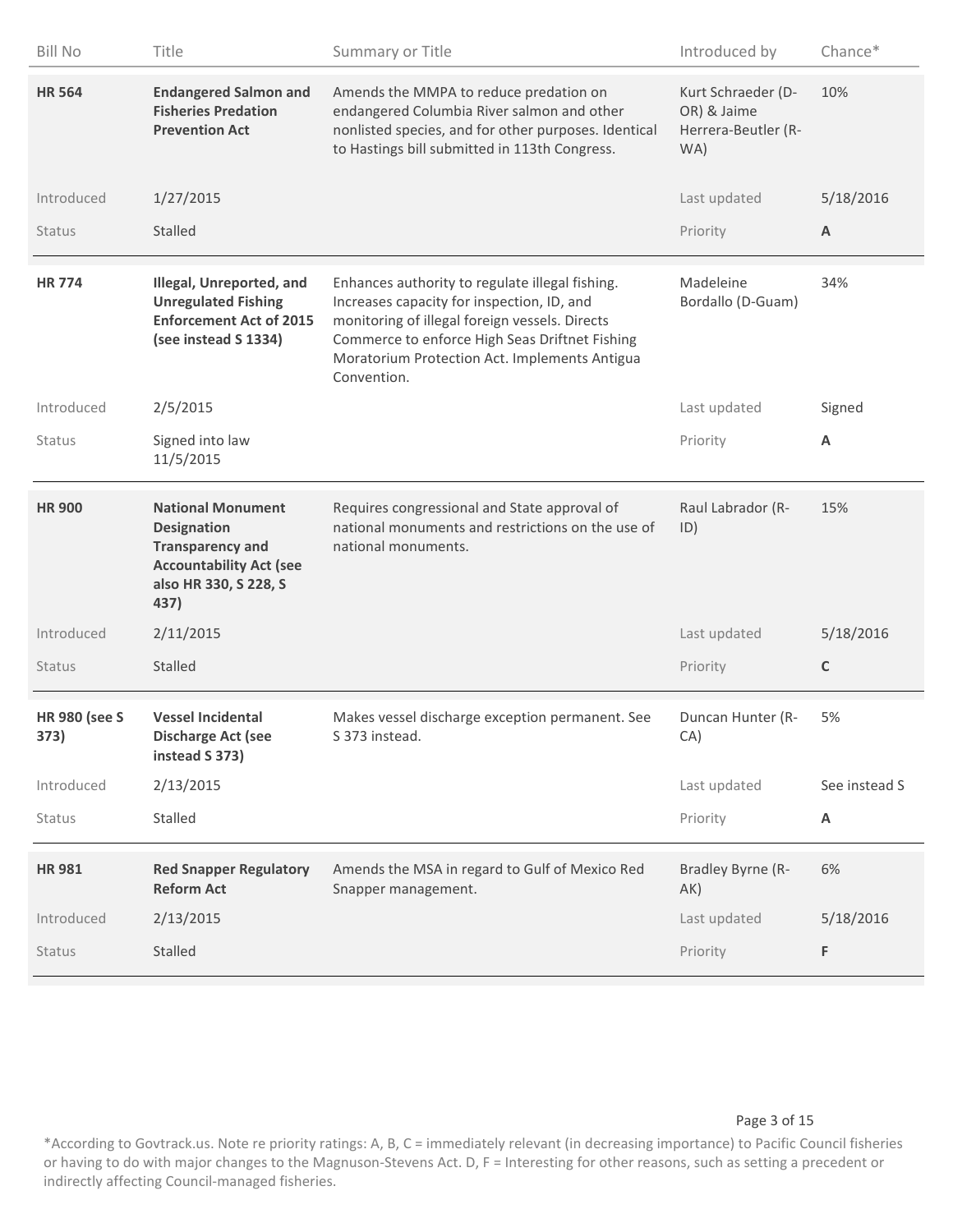| <b>Bill No</b> | Title                                                                                  | Summary or Title                                                                                                                                                    | Introduced by             | Chance*     |
|----------------|----------------------------------------------------------------------------------------|---------------------------------------------------------------------------------------------------------------------------------------------------------------------|---------------------------|-------------|
| <b>HR 1060</b> | <b>Sacramento Valley</b><br><b>Water Storage and</b><br><b>Restoration Act of 2015</b> | Directs Interior to support non-Federal investments<br>in water infrastructure improvements in the<br>Sacramento Valley, specifically the Sites Reservoir.          | Doug LaMalfa (R-<br>CA)   | 2%          |
| Introduced     | 2/25/2015                                                                              |                                                                                                                                                                     | Last updated              | 5/18/2016   |
| Status         | <b>Stalled</b>                                                                         |                                                                                                                                                                     | Priority                  | C           |
| <b>HR 1140</b> | <b>San Francisco Bay</b><br><b>Restoration Act</b>                                     | To amend the Federal Water Pollution Control Act<br>to establish a grant program to support the<br>restoration of San Francisco Bay.                                | Jackie Speier (D-CA)      | 1%          |
| Introduced     | 2/26/2016                                                                              |                                                                                                                                                                     | Last updated              | 5/18/2016   |
| Status         | <b>Stalled</b>                                                                         |                                                                                                                                                                     | Priority                  | D           |
| <b>HR 1207</b> | <b>Healthy Fisheries</b><br><b>Through Better Science</b><br>Act (see S 1403)          | Amends the MSA to require Commerce to develop<br>a plan to conduct stock assessments for all stocks<br>of fish for which a fishery management plan is in<br>effect. | Robert Wittman (R-<br>VA) | 3%          |
| Introduced     | 3/2/2015                                                                               |                                                                                                                                                                     | Last updated              | 5/18/2016   |
| Status         | Stalled                                                                                |                                                                                                                                                                     | Priority                  | B           |
| <b>HR 1276</b> | <b>Coastal State Climate</b><br><b>Change Planning Act</b>                             | Amends the Coastal Zone Management Act of 1972<br>to Commerce to establish a coastal climate change<br>adaptation planning and response program.                    | Lois Capps (D-CA)         | 2%          |
| Introduced     | 3/4/2015                                                                               |                                                                                                                                                                     | Last updated              | 5/18/2016   |
| <b>Status</b>  | Stalled                                                                                |                                                                                                                                                                     | Priority                  | C           |
| <b>HR 1277</b> | <b>Ocean Acidification</b><br><b>Research Partnerships</b><br>Act                      | Provides for ocean acidification collaborative<br>research grant opportunities.                                                                                     | Lois Capps (D-CA)         | 6%          |
| Introduced     | 3/4/2015                                                                               |                                                                                                                                                                     | Last updated              | 5/18/2016   |
| <b>Status</b>  | Stalled                                                                                |                                                                                                                                                                     | Priority                  | C           |
| <b>HR1321</b>  | <b>Microbead-Free Waters</b><br><b>Act of 2015</b>                                     | To prohibit the sale or distribution of cosmetics<br>containing synthetic plastic microbeads.                                                                       | Frank Pallone (D-<br>NJ)  | 40%         |
|                |                                                                                        |                                                                                                                                                                     |                           |             |
| Introduced     | 3/4/2015                                                                               |                                                                                                                                                                     | Last updated              | Signed      |
| Status         | Signed into law on<br>12/28/15                                                         |                                                                                                                                                                     | Priority                  | $\mathsf C$ |

#### Page 4 of 15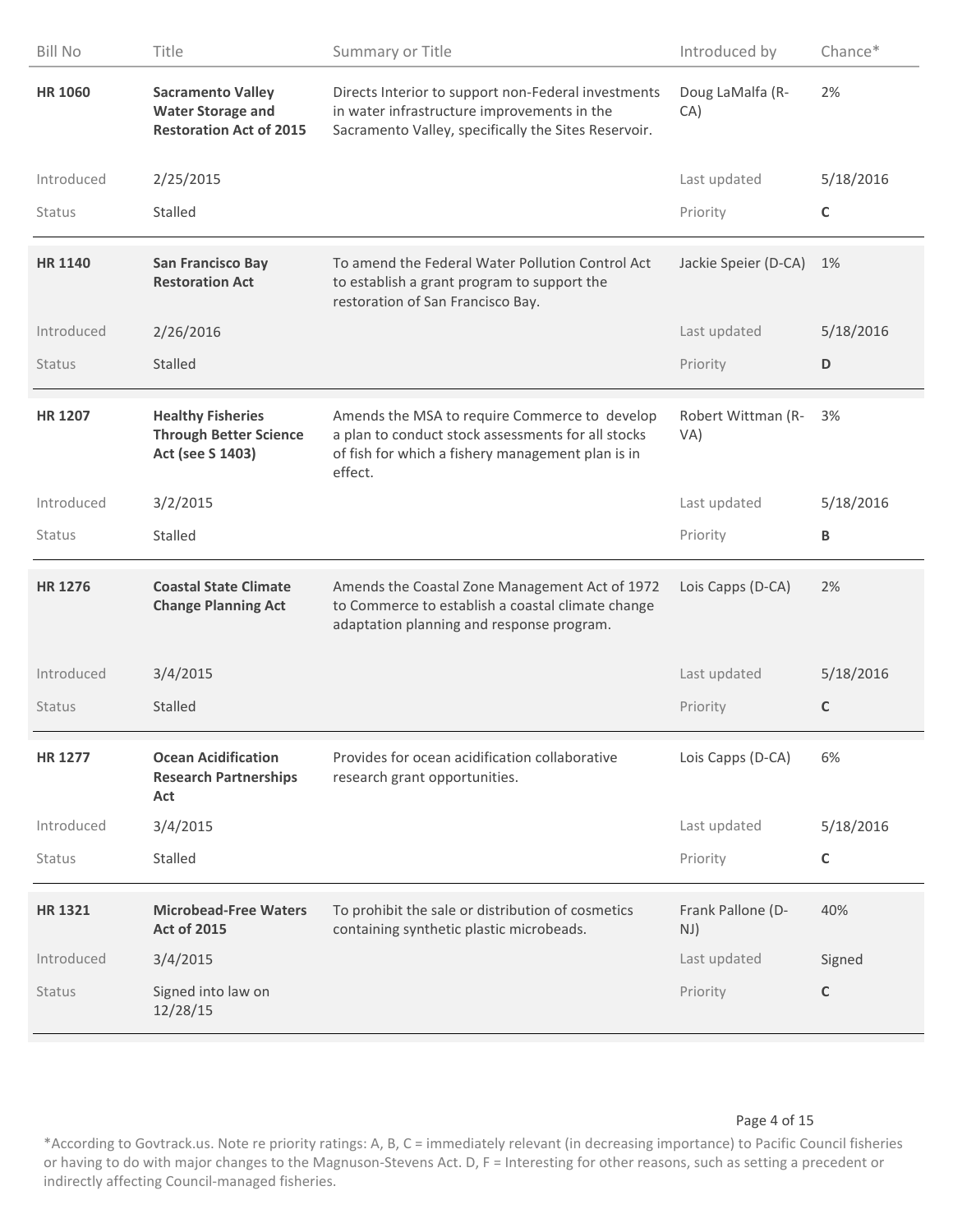| <b>Bill No</b>                  | Title                                                                                                                            | Summary or Title                                                                                                                                                                                                                                        | Introduced by                   | Chance*                   |
|---------------------------------|----------------------------------------------------------------------------------------------------------------------------------|---------------------------------------------------------------------------------------------------------------------------------------------------------------------------------------------------------------------------------------------------------|---------------------------------|---------------------------|
| <b>HR 1335</b>                  | <b>Strengthening Fishing</b><br><b>Communities and</b><br><b>Increasing Flexibility in</b><br><b>Fisheries Management</b><br>Act | Amends the MSA with the purpose of providing<br>flexibility for fishery managers and stability for<br>fishermen.                                                                                                                                        | Don Young (R-AK)                | 11%                       |
| Introduced                      | 3/4/2015                                                                                                                         |                                                                                                                                                                                                                                                         | Last updated                    | 5/18/2016                 |
| Status                          | Passed House 6/1/15,<br>but stalled                                                                                              |                                                                                                                                                                                                                                                         | Priority                        | Α                         |
| <b>HR 1668</b>                  | <b>Save Our Water Act</b>                                                                                                        | To amend the Endangered Species Act of 1973 to<br>provide for suspension of application of the Act to<br>water releases by Federal and State agencies in<br>river basins that are affected by drought, and for<br>other purposes.                       | Tom McClintock (R-<br>CA)       | 7%                        |
| Introduced                      | 3/26/2015                                                                                                                        |                                                                                                                                                                                                                                                         | Last updated                    | 5/18/2016                 |
| <b>Status</b>                   | <b>Stalled</b>                                                                                                                   |                                                                                                                                                                                                                                                         | Priority                        | $\boldsymbol{\mathsf{A}}$ |
| <b>HR 1826</b>                  | <b>Fishing Economy</b><br><b>Improvement Act</b>                                                                                 | Reauthorizes the MSA.                                                                                                                                                                                                                                   | Gregorio Sablan<br>(Guam - Ind) | 13%                       |
| Introduced                      | 4/15/2015                                                                                                                        |                                                                                                                                                                                                                                                         | Last updated                    | 5/18/2016                 |
| <b>Status</b>                   | Superceded.                                                                                                                      |                                                                                                                                                                                                                                                         | Priority                        | A                         |
| <b>HR 1869</b>                  | <b>Environmental</b><br><b>Compliance Cost</b><br><b>Transparency Act</b>                                                        | Provides for transparency and reporting related to<br>costs incurred by the Bonneville Power<br>Administration and other power authorities related<br>to compliance with Federal environmental laws<br>impacting the conservation of fish and wildlife. | Paul Gosar (R-AZ)               | 3%                        |
| Introduced                      | 4/16/2015                                                                                                                        |                                                                                                                                                                                                                                                         | Last updated                    | 5/18/2016                 |
| Status                          | <b>Stalled</b>                                                                                                                   |                                                                                                                                                                                                                                                         | Priority                        | D                         |
| <b>HR 1987 (See</b><br>HR 4188) | <b>Coast Guard</b><br><b>Authorization Act of</b><br>2015                                                                        | Authorizes appropriations for the Coast Guard for<br>fiscal years 2016 and 2017. Funds Newport<br>helicopter. Incorporates HR 337 on maritime liens.                                                                                                    | Duncan Hunter (R-<br>CA)        | 22%                       |
| Introduced                      | 4/23/2015                                                                                                                        |                                                                                                                                                                                                                                                         | Last updated                    | See instead H             |
| Status                          | Superseded.                                                                                                                      |                                                                                                                                                                                                                                                         | Priority                        | C                         |
| <b>HR 2040</b>                  | <b>Striped Bass American</b><br><b>Heritage Act</b>                                                                              | Designates the Atlantic striped bass as the National<br>Fish of the United States.                                                                                                                                                                      | Tom MacArthur (R-<br>NJ)        | 3%                        |
| Introduced                      | 4/28/2015                                                                                                                        |                                                                                                                                                                                                                                                         | Last updated                    | 5/18/2016                 |
| Status                          | <b>Stalled</b>                                                                                                                   |                                                                                                                                                                                                                                                         | Priority                        | D                         |

#### Page 5 of 15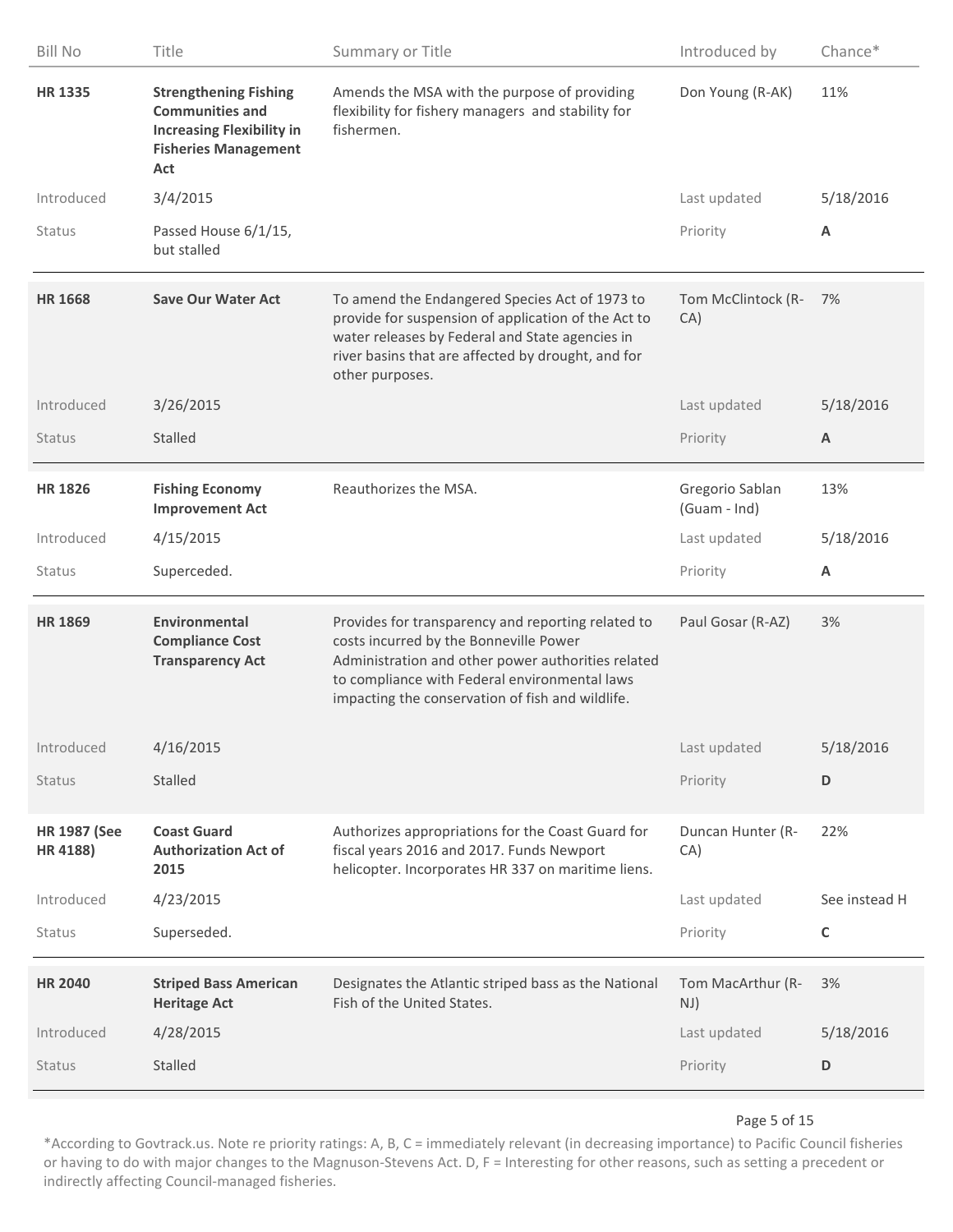| <b>Bill No</b>                 | Title                                                                                  | Summary or Title                                                                                                                                                                                                                                            | Introduced by                   | Chance*       |
|--------------------------------|----------------------------------------------------------------------------------------|-------------------------------------------------------------------------------------------------------------------------------------------------------------------------------------------------------------------------------------------------------------|---------------------------------|---------------|
| <b>HR 2106</b>                 | <b>Fisheries Investment</b><br>and Regulatory Relief<br><b>Act of 2015</b>             | Provides funding to support fisheries and the<br>communities that rely upon them, to clear<br>unnecessary regulatory burdens and streamline<br>Federal fisheries management. Amends S-K Act.                                                                | Frank Guinta (R-<br>NH)         | 5%            |
| Introduced                     | 4/29/2015                                                                              |                                                                                                                                                                                                                                                             | Last updated                    | 5/18/2016     |
| <b>Status</b>                  | <b>Stalled</b>                                                                         |                                                                                                                                                                                                                                                             | Priority                        | Α             |
| <b>HR 2168 (see S</b><br>1143) | <b>West Coast Dungeness</b><br><b>Crab Management Act</b><br>(see also S 1143)         | Makes the current Dungeness crab fishery<br>management regime permanent.                                                                                                                                                                                    | Jaime Herrera<br>Beutler (D-WA) | 71%           |
| Introduced                     | 4/30/2015                                                                              |                                                                                                                                                                                                                                                             | Last updated                    | See instead S |
| <b>Status</b>                  | Passed House 10/6/2015                                                                 |                                                                                                                                                                                                                                                             | Priority                        | A             |
| <b>HR 2220</b>                 | <b>Marine and Hydrokinetic</b><br><b>Renewable Energy Act</b>                          | To promote research, development, and<br>demonstration of marine and hydrokinetic<br>renewable energy technologies                                                                                                                                          | Theodore Deutch<br>$(D-FL)$     | 2%            |
| Introduced                     | 5/1/2015                                                                               |                                                                                                                                                                                                                                                             | Last updated                    | 5/18/2016     |
| <b>Status</b>                  | Stalled                                                                                |                                                                                                                                                                                                                                                             | Priority                        | C             |
| <b>HR 2541</b>                 | <b>Rhode Island</b><br><b>Fishermen's Fairness Act</b><br>(see also S 1414)            | Amends the MSA to add Rhode Island to the Mid-<br>Atlantic Fishery Management Council.                                                                                                                                                                      | Jim Langevin (D-RI)             | 3%            |
| Introduced                     | 5/21/2015                                                                              |                                                                                                                                                                                                                                                             | Last updated                    | 5/18/2016     |
| <b>Status</b>                  | Stalled                                                                                |                                                                                                                                                                                                                                                             | Priority                        | D             |
| <b>HR 2553</b>                 | <b>Coastal Communities</b><br><b>Ocean Acidification Act</b>                           | To direct the Secretary of Commerce, acting<br>through the Administrator of the National Oceanic<br>and Atmospheric Administration, to conduct<br>coastal community vulnerability assessments<br>related to ocean acidification, and for other<br>purposes. | Chellie Pingree (D-<br>ME)      | 3%            |
| Introduced                     | 5/21/2015                                                                              |                                                                                                                                                                                                                                                             | Last updated                    | 5/18/2016     |
| Status                         | Stalled                                                                                |                                                                                                                                                                                                                                                             | Priority                        | D             |
| <b>HR 2717</b>                 | <b>Federal Ocean</b><br><b>Acidification Research</b><br>and Monitoring Act of<br>2015 | To modify the Federal Ocean Acidification Research<br>and Monitoring Act of 2009.                                                                                                                                                                           | Sam Farr (D-CA)                 | 6%            |
| Introduced                     | 6/10/2015                                                                              |                                                                                                                                                                                                                                                             | Last updated                    | 5/18/2016     |
| <b>Status</b>                  | Stalled                                                                                |                                                                                                                                                                                                                                                             | Priority                        | C             |

#### Page 6 of 15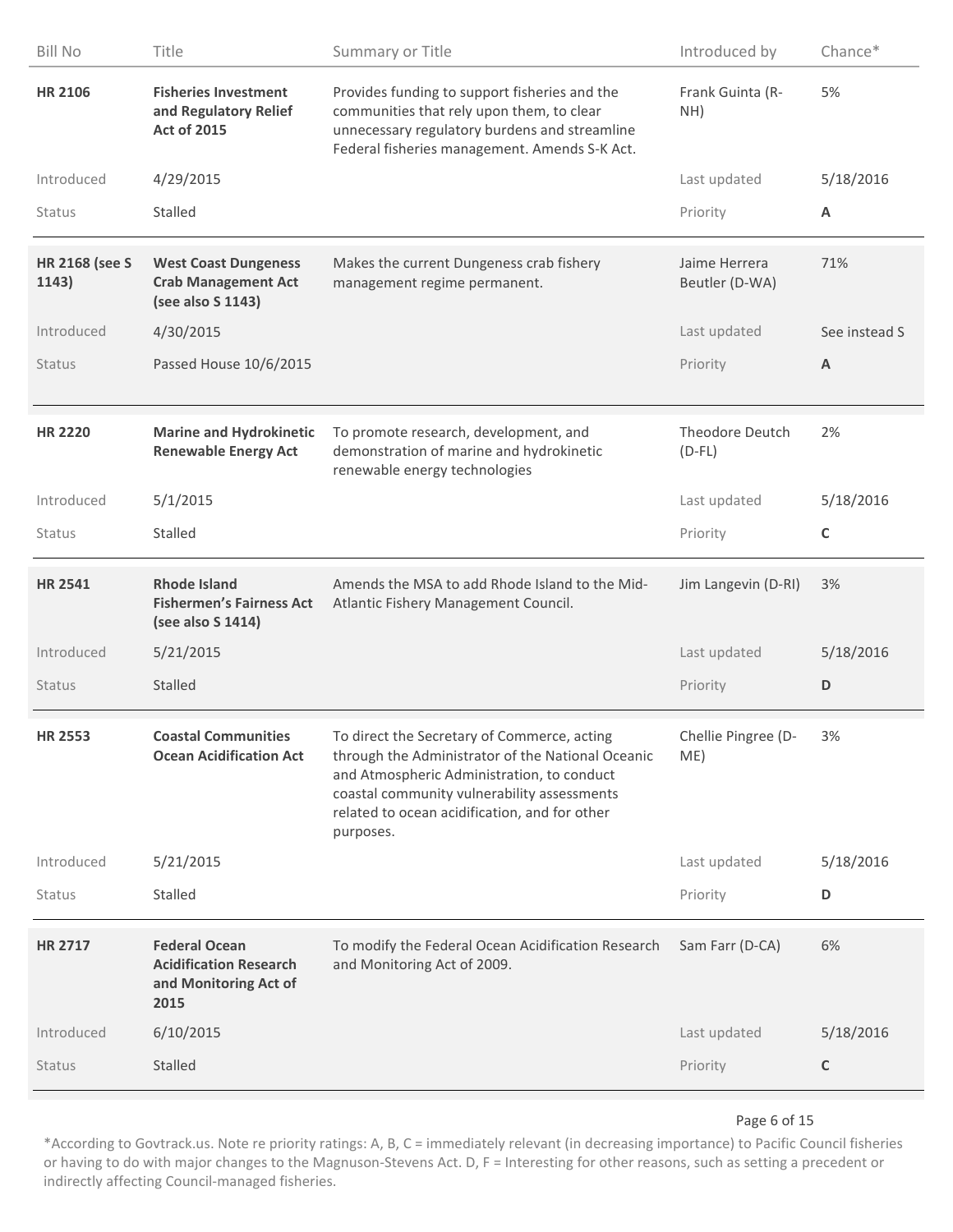| <b>Bill No</b>                 | Title                                                                                | Summary or Title                                                                                                                                                                  | Introduced by                       | Chance*       |
|--------------------------------|--------------------------------------------------------------------------------------|-----------------------------------------------------------------------------------------------------------------------------------------------------------------------------------|-------------------------------------|---------------|
| <b>HR 2898</b>                 | <b>Western Water and</b><br><b>American Food Security</b><br><b>Act of 2015</b>      | To provide drought relief in the State of California,<br>and for other purposes.                                                                                                  | David Valadeo (R-<br>CA)            | 15%           |
| Introduced                     | 6/25/2015                                                                            |                                                                                                                                                                                   | Last updated                        | 5/18/2016     |
| <b>Status</b>                  | Passed house 7/16/15                                                                 |                                                                                                                                                                                   | Priority                            | A             |
| <b>HR 2983</b>                 | <b>Drought Recovery and</b><br><b>Resilience Act of 2015</b>                         | To provide drought assistance and improved water<br>supply reliability to the State of California, other<br>western States, and the Nation                                        | Jared Huffman (D-<br>CA)            | 1%            |
| Introduced                     | 7/8/2015                                                                             |                                                                                                                                                                                   | Last updated                        | 5/18/2016     |
| <b>Status</b>                  | <b>Stalled</b>                                                                       |                                                                                                                                                                                   | Priority                            | A             |
| <b>HR 3094</b>                 | <b>Gulf States Red Snapper</b><br><b>Management Authority</b><br>Act                 | To amend the Magnuson-Stevens Fishery<br>Conservation and Management Act to transfer to<br>States the authority to manage red snapper<br>fisheries in the Gulf of Mexico          | Garrett Graves (R-<br>LA)           | 7%            |
| Introduced                     | 7/16/2015                                                                            |                                                                                                                                                                                   | Last updated                        | 6/1/2016      |
| <b>Status</b>                  | <b>Stalled</b>                                                                       |                                                                                                                                                                                   | Priority                            | D             |
| <b>HR 3269 (see S</b><br>1335) | <b>North Pacific Fisheries</b><br>Convention<br><b>Implementation Act</b>            | To implement the Convention on the Conservation<br>and Management of the High Seas Fisheries<br>Resources in the North Pacific Ocean, as adopted<br>at Tokyo on February 24, 2012 | Don Young (R-AK)                    | 12%           |
| Introduced                     | 7/28/2015                                                                            |                                                                                                                                                                                   | Last updated                        | See instead S |
| <b>Status</b>                  | Moving up                                                                            |                                                                                                                                                                                   | Priority                            | A             |
| <b>HR 3282</b>                 | <b>Protecting Honest</b><br><b>Fishermen Act</b>                                     | To strengthen Federal consumer protection and<br>product traceability with respect to commercially<br>marketed seafood.                                                           | <b>Blake Farenthold</b><br>$(R-TX)$ | 2%            |
| Introduced                     | 7/29/215                                                                             |                                                                                                                                                                                   | Last updated                        | 6/1/2016      |
| Status                         | Stalled                                                                              |                                                                                                                                                                                   | Priority                            | B             |
| <b>HR 3630</b>                 | <b>Promoting United</b><br><b>Government Efforts to</b><br><b>Save Our Sound Act</b> | To amend the Federal Water Pollution Control Act<br>to provide assistance for programs and activities to<br>protect the water quality of Puget Sound                              | Denny Heck (D-WA)                   | 6%            |
| Introduced                     | 9/28/2015                                                                            |                                                                                                                                                                                   | Last updated                        | 6/1/2016      |
| <b>Status</b>                  | Stalled                                                                              |                                                                                                                                                                                   | Priority                            | $\mathsf C$   |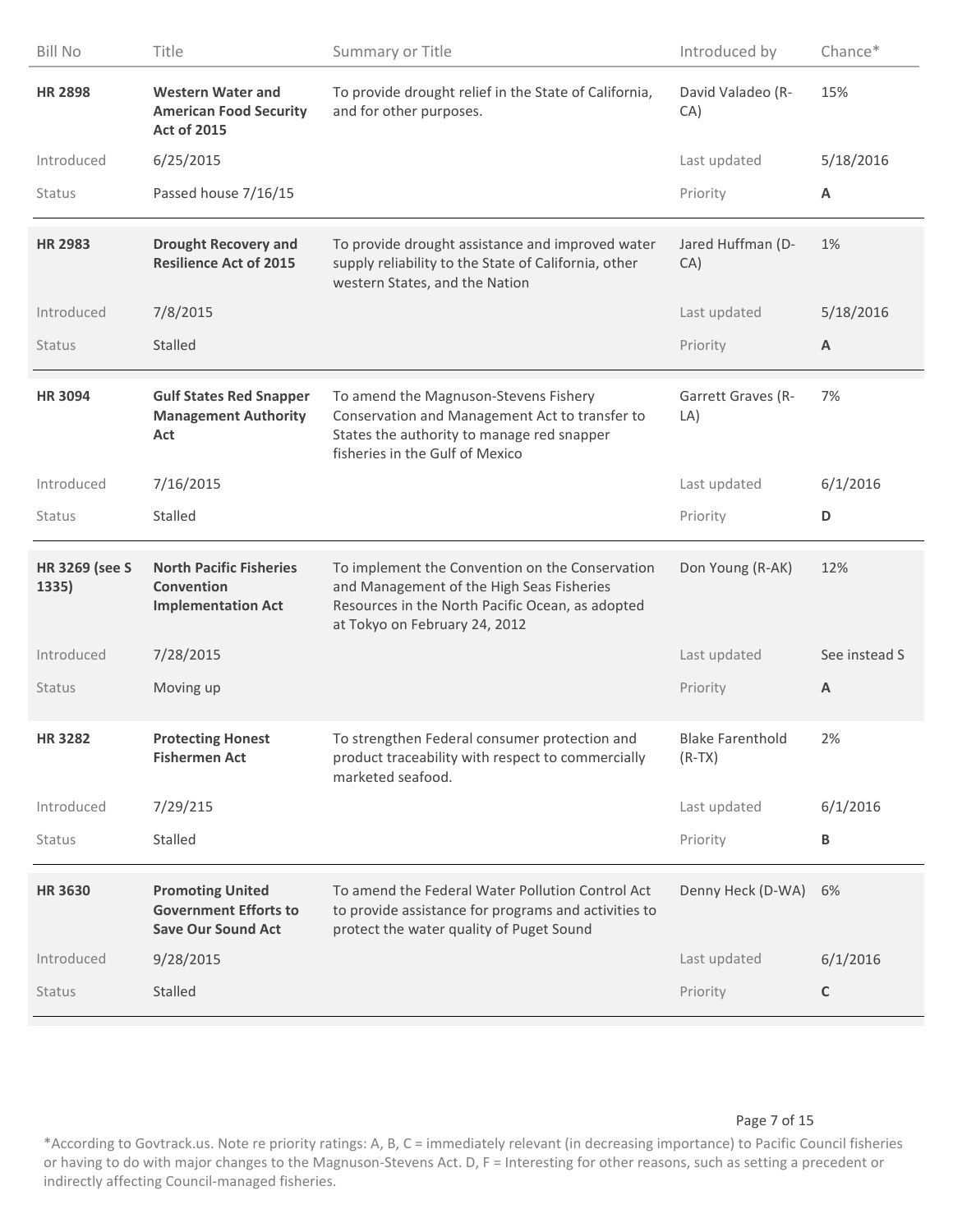| <b>Bill No</b> | Title                                                                        | Summary or Title                                                                                                                                                                                                                                                     | Introduced by                    | Chance*     |
|----------------|------------------------------------------------------------------------------|----------------------------------------------------------------------------------------------------------------------------------------------------------------------------------------------------------------------------------------------------------------------|----------------------------------|-------------|
| <b>HR3806</b>  | <b>Alaskan Pollock and</b><br><b>Golden King Crab</b><br><b>Labeling Act</b> | To establish certain requirements with respect to<br>pollock and golden king crab.                                                                                                                                                                                   | Jaime Herrera-<br>Beutler (R-WA) | 5%          |
| Introduced     | 10/22/2015                                                                   |                                                                                                                                                                                                                                                                      | Last updated                     | 6/1/2016    |
| Status         | Relatively new                                                               |                                                                                                                                                                                                                                                                      | Priority                         | $\mathsf C$ |
| <b>HR 3927</b> | <b>West Coast Ocean</b><br><b>Protection Act of 2015</b>                     | To amend the Outer Continental Shelf Lands Act to<br>permanently prohibit the conduct of offshore<br>drilling on the outer Continental Shelf off the coast<br>of California, Oregon, and Washington.                                                                 | Jared Huffman (D-<br>CA)         | 7%          |
| Introduced     | 11/4/2015                                                                    |                                                                                                                                                                                                                                                                      | Last updated                     | 6/1/2016    |
| <b>Status</b>  | Relatively new                                                               |                                                                                                                                                                                                                                                                      | Priority                         | B           |
| <b>HR4088</b>  | <b>Promoting Offshore</b><br><b>Wind Power Act</b>                           | To amend the Internal Revenue Code of 1986 to<br>provide for an investment tax credit related to the<br>production of electricity from offshore wind.                                                                                                                | Bill Pascrell Jr (D-<br>NJ)      | 3%          |
| Introduced     | 11/19/2015                                                                   |                                                                                                                                                                                                                                                                      | Last updated                     | 6/1/2016    |
| <b>Status</b>  | Relatively new                                                               |                                                                                                                                                                                                                                                                      | Priority                         | $\mathsf C$ |
|                |                                                                              |                                                                                                                                                                                                                                                                      |                                  |             |
| <b>HR4188</b>  | <b>Coast Guard</b><br><b>Authorization Act of</b><br>2016                    | To authorize appropriations for the Coast Guard for<br>fiscal years 2016 and 2017                                                                                                                                                                                    | Duncan Hunter (R-<br>CA)         | 22%         |
| Introduced     | 12/10/2015                                                                   |                                                                                                                                                                                                                                                                      | Last updated                     | Signed      |
| <b>Status</b>  | Signed into law                                                              |                                                                                                                                                                                                                                                                      | Priority                         | C           |
| <b>HR4480</b>  | <b>Albatross and Petrel</b><br><b>Conservation Act</b>                       | To implement the Agreement on the Conservation<br>of Albatrosses and Petrels, and for other purposes                                                                                                                                                                 | Alan Lowenthal (D-<br>CA)        | 7%          |
| Introduced     | 2/4/2016                                                                     |                                                                                                                                                                                                                                                                      | Last updated                     | 6/1/2016    |
| <b>Status</b>  | Relatively new                                                               |                                                                                                                                                                                                                                                                      | Priority                         | $\mathsf C$ |
| <b>HR4576</b>  | <b>Ensuring Access to</b><br><b>Pacific Fisheries Act</b>                    | To implement the Convention on the Conservation<br>and Management of High Seas Fisheries Resources<br>in the North Pacific Ocean, to implement the<br>Convention on the Conservation and Management<br>of High Seas Fishery Resources in the South Pacific<br>Ocean. | Aumua Amata<br>(Am. Samoa)       | 7%          |
| Introduced     | 2/12/2016                                                                    |                                                                                                                                                                                                                                                                      | Last updated                     | 6/1/2016    |

#### Page 8 of 15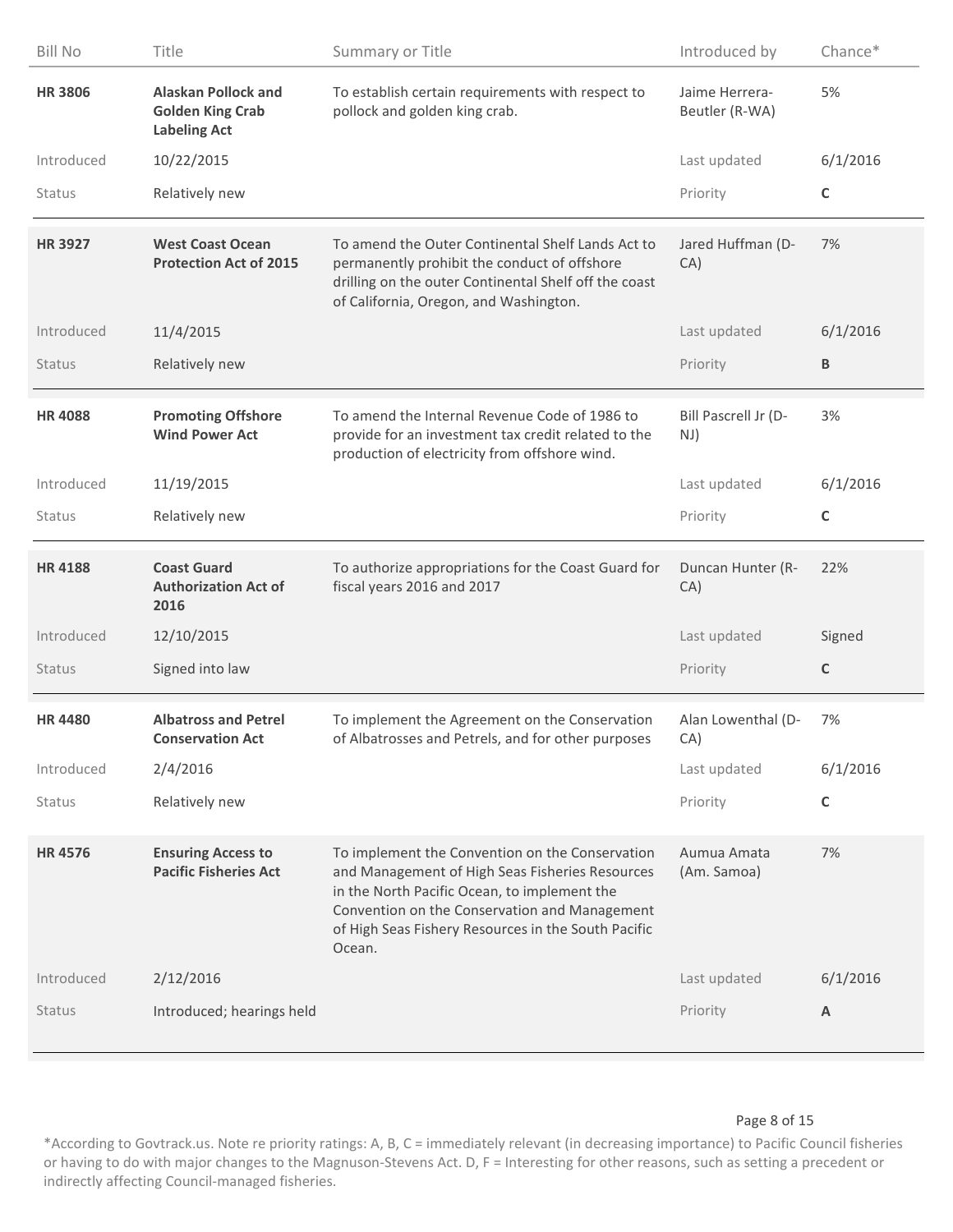| <b>Bill No</b> | Title                                                                                                                                                                | Summary or Title                                                                                                                                                                                                                     | Introduced by              | Chance*     |
|----------------|----------------------------------------------------------------------------------------------------------------------------------------------------------------------|--------------------------------------------------------------------------------------------------------------------------------------------------------------------------------------------------------------------------------------|----------------------------|-------------|
| <b>HR4582</b>  | <b>Save our Salmon Act</b>                                                                                                                                           | To exclude striped bass from the anadromous fish<br>doubling requirement in section 3406(b)(1) of the<br>Central Valley Project Improvement Act, and for<br>other purposes                                                           | Jeff Denham (R-CA)         | 6%          |
| Introduced     | 2/23/2016                                                                                                                                                            |                                                                                                                                                                                                                                      | Last updated               | 6/1/2016    |
| Status         | Relatively new                                                                                                                                                       |                                                                                                                                                                                                                                      | Priority                   | A           |
| <b>HR4617</b>  | <b>Untitled</b>                                                                                                                                                      | To amend the Richard B. Russell National School<br>Lunch Act to require that the Buy American<br>purchase requirement for the school lunch<br>program include fish harvested within United<br>States waters, and for other purposes. | Suzan DelBene (D-<br>WA)   | 1%          |
| Introduced     | 2/25/2016                                                                                                                                                            |                                                                                                                                                                                                                                      | Last updated               | 6/1/2016    |
| Status         | Relatively new                                                                                                                                                       |                                                                                                                                                                                                                                      | Priority                   | $\mathsf C$ |
| <b>HR 5054</b> | Agriculture, Rural<br>Development, Food and<br><b>Drug Administration,</b><br>and Related Agencies<br><b>Appropriations Act, 2017</b>                                | Agriculture, Rural Development, Food and Drug<br>Administration, and Related Agencies<br>Appropriations Act, 2017. Contains several fisheries<br>related provisions introduced by Murkowksi.                                         | Robert Aderholt (R-<br>AL) | 40%         |
| Introduced     | 4/26/2016                                                                                                                                                            |                                                                                                                                                                                                                                      | Last updated               | 6/1/2016    |
| Status         | Companion bill S 2956<br>reported by committee                                                                                                                       |                                                                                                                                                                                                                                      | Priority                   |             |
| <b>HR 5247</b> | <b>California Long-Term</b><br><b>Provisions for Water</b><br><b>Supply and Short-Term</b><br><b>Provisions for</b><br><b>Emergency Drought</b><br><b>Relief Act</b> | To provide short-term water supplies to drought-<br>stricken California and provide for long-term<br>investments in drought resiliency throughout the<br>Western United States.                                                      | John Garamendi<br>$(D-CA)$ | 2%          |
| Introduced     | 5/16/2016                                                                                                                                                            |                                                                                                                                                                                                                                      | Last updated               | 6/1/2016    |
| <b>Status</b>  | New                                                                                                                                                                  |                                                                                                                                                                                                                                      | Priority                   | A           |
| <b>HR 5270</b> | <b>Efficient Marine</b><br><b>Mammal Protection Act</b>                                                                                                              | To abolish the Marine Mammal Commission and<br>transfer its functions to the United States Fish and<br>Wildlife Service.                                                                                                             | Steve Russell (R-<br>OK)   | 5%          |
| Introduced     | 5/17/2016                                                                                                                                                            |                                                                                                                                                                                                                                      | Last updated               | 6/1/2016    |
| Status         | <b>New</b>                                                                                                                                                           |                                                                                                                                                                                                                                      | Priority                   | $\mathsf C$ |
|                |                                                                                                                                                                      |                                                                                                                                                                                                                                      |                            |             |

#### Page 9 of 15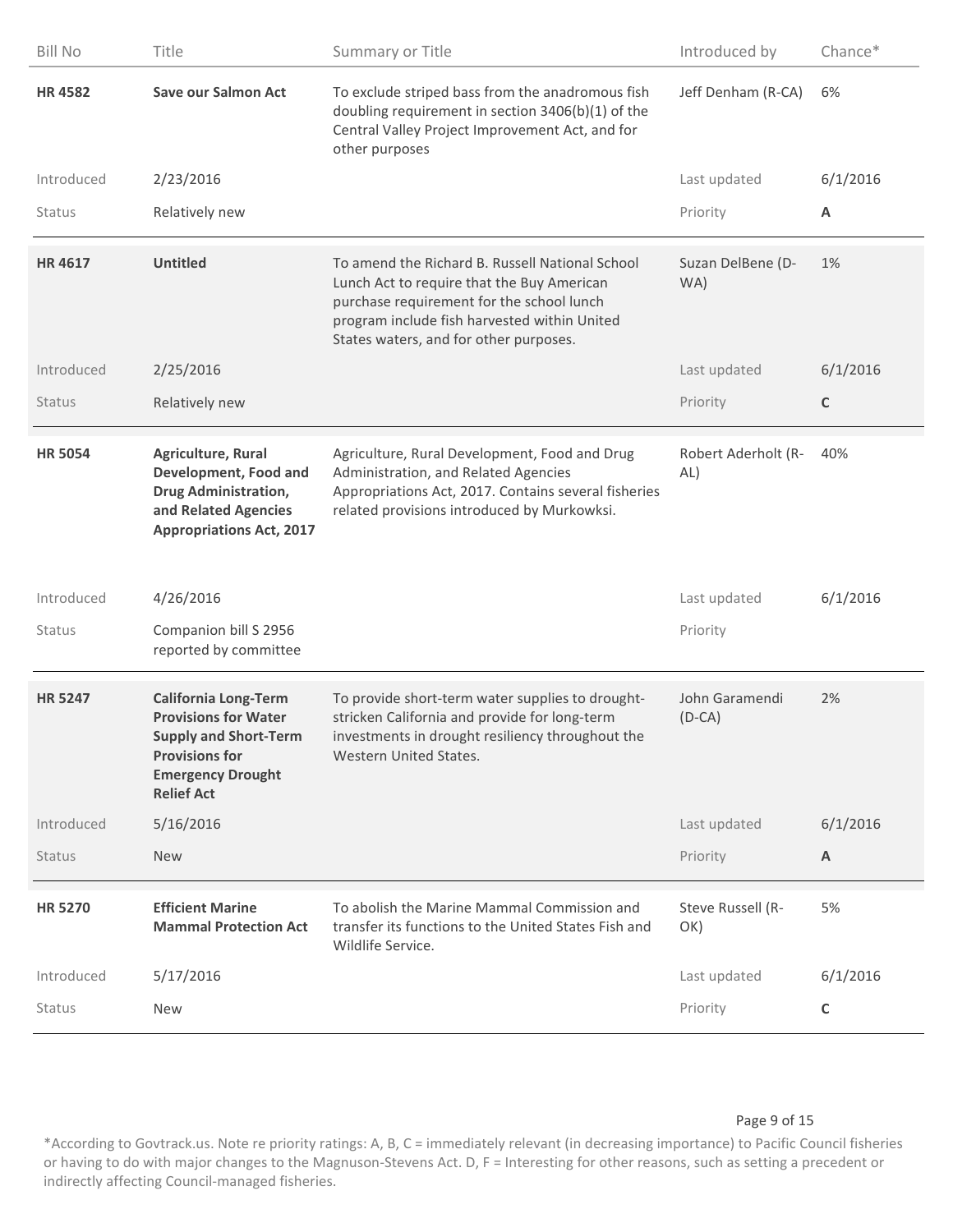| <b>Bill No</b> | Title                                                                                | Summary or Title                                                                                                                                                                                                                                                                 | Introduced by            | Chance*      |
|----------------|--------------------------------------------------------------------------------------|----------------------------------------------------------------------------------------------------------------------------------------------------------------------------------------------------------------------------------------------------------------------------------|--------------------------|--------------|
| <b>HR 5303</b> | <b>Water Resources</b><br><b>Development Act of</b><br>2016                          | Relates to Corps of Engineers projects such as<br>dredging, flood control, etc. Includes some<br>ecosystem restoration project funds for<br>Washington's Skokomish River (6.8 million in<br>Federal funds), Oregon's Willamette River (\$19.1<br>million), San Francisco Bay (\$ | Bill Shuster (R-PA)      | 22%          |
| Introduced     | 5/23/2016                                                                            |                                                                                                                                                                                                                                                                                  | Last updated             | 6/1/2016     |
| <b>Status</b>  | Reported by committee                                                                |                                                                                                                                                                                                                                                                                  | Priority                 | $\mathsf{C}$ |
| <b>Senate</b>  |                                                                                      |                                                                                                                                                                                                                                                                                  |                          |              |
| S 132          | <b>Oregon and California</b><br><b>Land Grant Act</b>                                | A bill to improve timber management on O&C<br>grant land, and for other purposes. Increases some<br>harvest, protects other forests.                                                                                                                                             | Ron Wyden (D-OR)         | 24%          |
| Introduced     | 1/8/2015                                                                             |                                                                                                                                                                                                                                                                                  | Last updated             | 5/18/2016    |
| Status         | Stalled                                                                              |                                                                                                                                                                                                                                                                                  | Priority                 | D            |
| S 133          | <b>Klamath Basin Water</b><br><b>Recovery and Economic</b><br><b>Restoration Act</b> | A bill to approve and implement the Klamath Basin<br>agreements, to improve natural resource<br>management, support economic development, and<br>sustain agricultural production in the Klamath River<br>Basin, etc. Discussed by LC in June 2014.                               | Ron Wyden (D-OR)         | 24%          |
| Introduced     | 1/8/2015                                                                             |                                                                                                                                                                                                                                                                                  | Last updated             | 5/18/2016    |
| Status         | <b>Essentially dead</b>                                                              |                                                                                                                                                                                                                                                                                  | Priority                 | В            |
| S 176          | Water in the 21st<br>Century Act (W21) (see<br>also HR 291)                          | A bill to advance integrated water management<br>and development through innovation, resiliency,<br>conservation, and efficiency in the 21st century.                                                                                                                            | Barbara Boxer (D-<br>CA) | 1%           |
| Introduced     | 1/13/2015                                                                            |                                                                                                                                                                                                                                                                                  | Last updated             | 5/18/2016    |
| Status         | <b>Essentially dead</b>                                                              |                                                                                                                                                                                                                                                                                  | Priority                 | $\mathsf C$  |
| S 190          | <b>Imported Seafood</b><br><b>Safety Standards Act</b>                               | Prohibits imports of seafood from a foreign country<br>unless certified compliant with U.S. standards.<br>Yearly inspection of foreign export facilities and<br>20% of all imported seafood. Foreign seafood could<br>only be imported at ports with trained personnel.          | David Vitter (R-LA)      | 11%          |
| Introduced     | 1/20/2015                                                                            |                                                                                                                                                                                                                                                                                  | Last updated             | 5/18/2016    |
| <b>Status</b>  | Stalled                                                                              |                                                                                                                                                                                                                                                                                  | Priority                 | B            |

#### Page 10 of 15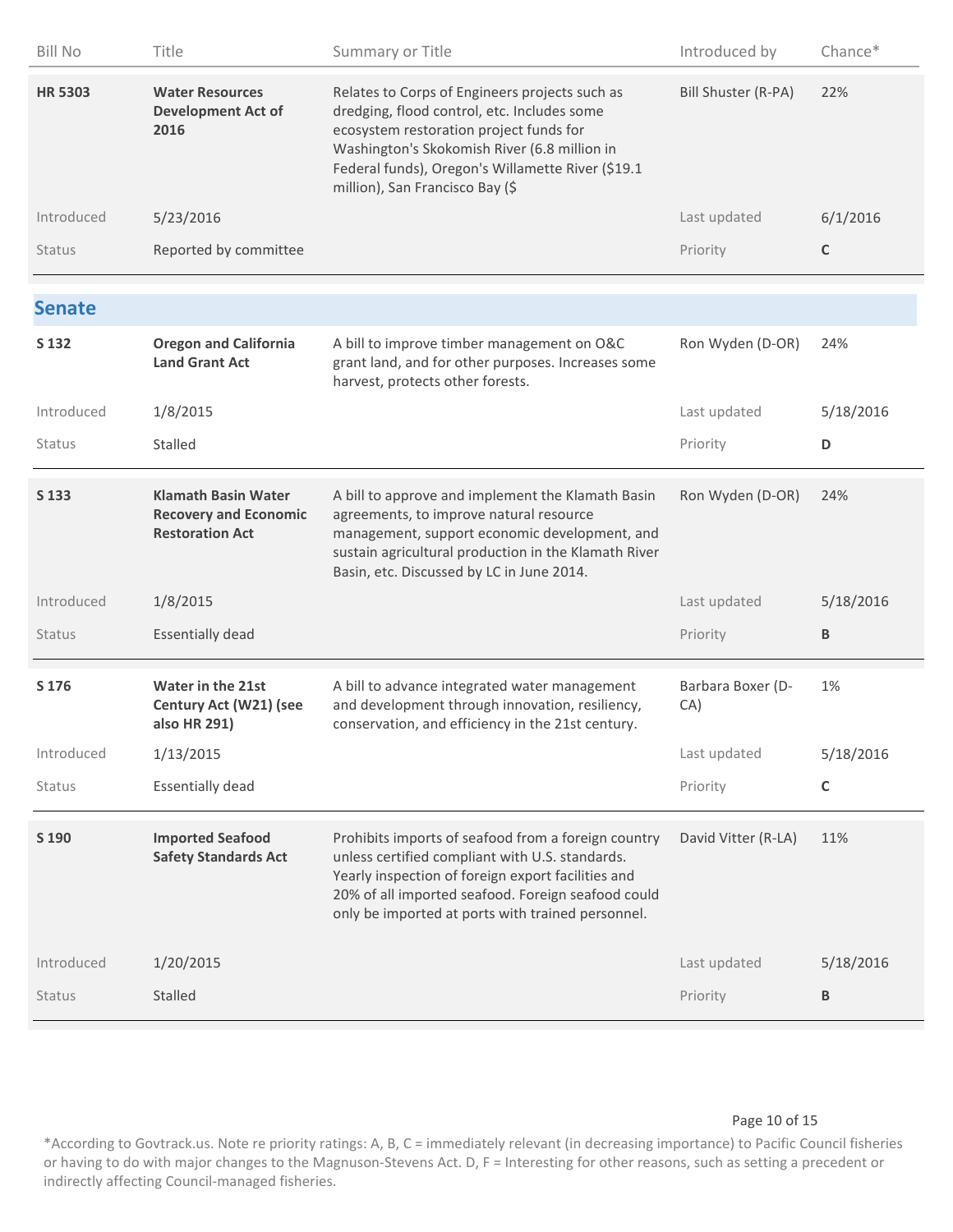| <b>Bill No</b>       | Title                                                                                                                                                | Summary or Title                                                                                                                                                                                  | Introduced by             | Chance*       |
|----------------------|------------------------------------------------------------------------------------------------------------------------------------------------------|---------------------------------------------------------------------------------------------------------------------------------------------------------------------------------------------------|---------------------------|---------------|
| S 225                | Hunting, Fishing, and<br><b>Recreational Shooting</b><br><b>Protection Act (see also</b><br>S 405)                                                   | Amends the Toxic Substances Control Act to clarify<br>the jurisdiction of the EPA with respect to lead<br>bullets and fishing tackle. Exempts those articles<br>from a definition under that Act. | John Thune (R-SD)         | 1%            |
| Introduced           | 1/21/2015                                                                                                                                            |                                                                                                                                                                                                   | Last updated              | 5/18/2016     |
| Status               | <b>Essentially dead</b>                                                                                                                              |                                                                                                                                                                                                   | Priority                  | D             |
| S 228                | <b>National Monument</b><br><b>Designation</b><br><b>Transparency and</b><br><b>Accountability Act (see</b><br>also S 556, HR 900, S<br>437, HR 330) | Requires congressional and State approval of<br>national monuments and restrictions on the use of<br>national monuments.                                                                          | Michael Crapo (R-<br>ID)  | 15%           |
| Introduced           | 1/21/2015                                                                                                                                            |                                                                                                                                                                                                   | Last updated              | 5/18/2016     |
| <b>Status</b>        | <b>Essentially dead</b>                                                                                                                              |                                                                                                                                                                                                   | Priority                  | $\mathsf C$   |
| S 373                | <b>Vessel Incidental</b><br>Discharge Act (see also<br>HR 980)                                                                                       | Establishes nationally uniform and environmentally<br>sound standards governing discharges incidental to<br>the normal operation of a vessel. (Makes current<br>NPDES exemption permanent).       | Marco Rubio (R-FL)        | 36%           |
| Introduced           | 2/4/2015                                                                                                                                             |                                                                                                                                                                                                   | Last updated              | 5/18/2016     |
| Status               | <b>Essentially dead</b>                                                                                                                              |                                                                                                                                                                                                   | Priority                  | A             |
| S 405 (see S<br>659) | <b>Bipartisan Sportsmen's</b><br>Act of 2015 (see instead<br>S 659, HR 556)                                                                          | A bill to protect and enhance opportunities for<br>recreational hunting, fishing, and shooting, and for<br>other purposes.                                                                        | Lisa Murkowski (R-<br>AK) | 43%           |
| Introduced           | 2/5/2015                                                                                                                                             |                                                                                                                                                                                                   | Last updated              | See instead S |
| <b>Status</b>        | Stalled                                                                                                                                              |                                                                                                                                                                                                   | Priority                  | D             |
| S 437                | <b>Improved National</b><br><b>Monument Designation</b><br>Process Act (see also HR<br>900, S 228, HR 330)                                           | Requires congressional approval of national<br>monuments and restrictions on the use of national<br>monuments, and establishes requirements for the<br>declaration of marine national monuments.  | Lisa Murkowski (R-<br>AK) | 11%           |
| Introduced           | 2/10/2015                                                                                                                                            |                                                                                                                                                                                                   | Last updated              | 5/18/2016     |
| <b>Status</b>        | Stalled                                                                                                                                              |                                                                                                                                                                                                   | Priority                  | $\mathsf C$   |

## Page 11 of 15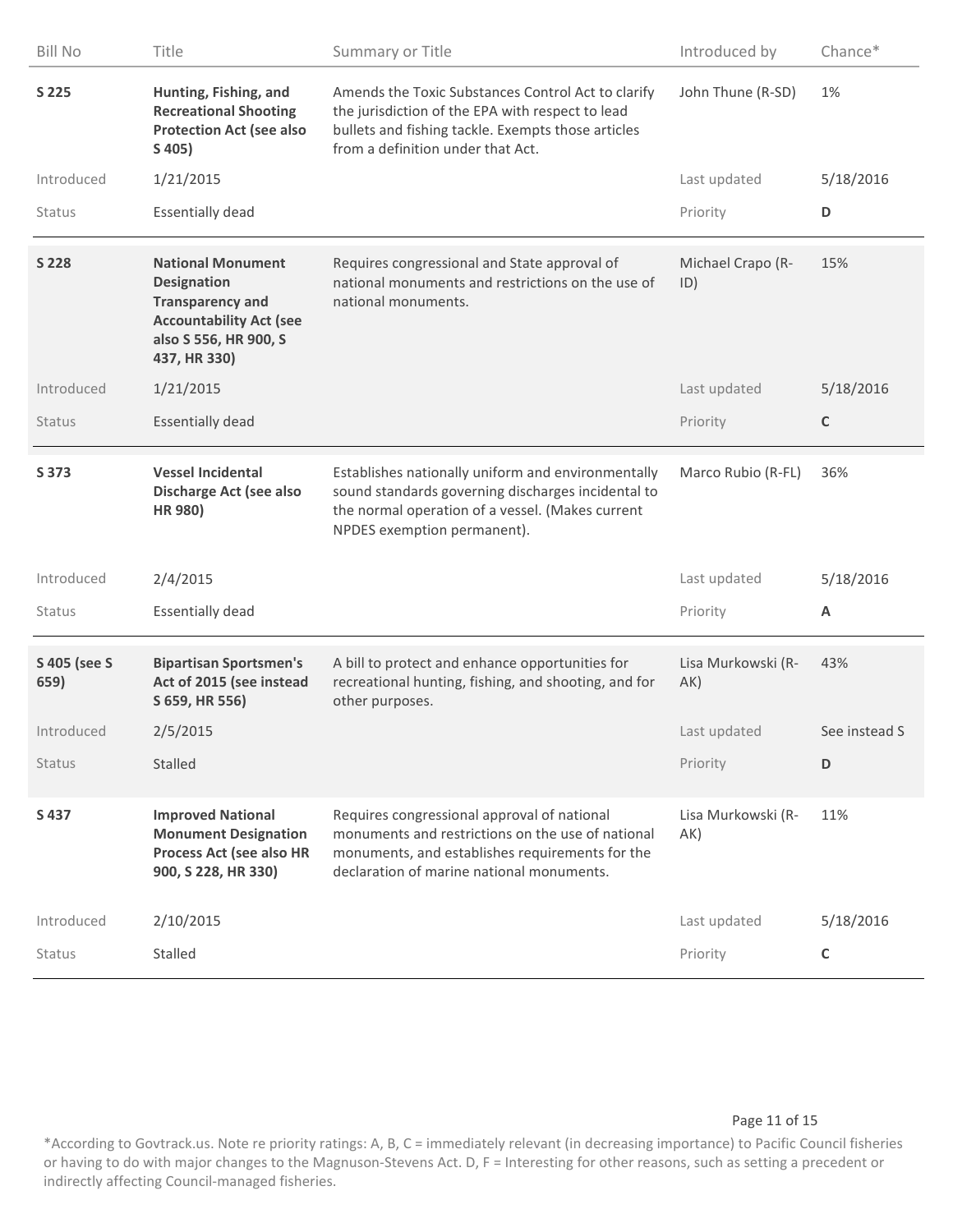| <b>Bill No</b> | Title                                                                                                      | Summary or Title                                                                                                                                                                            | Introduced by             | Chance*     |
|----------------|------------------------------------------------------------------------------------------------------------|---------------------------------------------------------------------------------------------------------------------------------------------------------------------------------------------|---------------------------|-------------|
| S 556          | <b>Bipartisan Sportsmen's</b><br>Act of 2015 (see also HR<br>225, S 405)                                   | A bill to protect and enhance opportunities for<br>recreational hunting, fishing, and shooting, and for<br>other purposes                                                                   | Lisa Murkowski (R-<br>AK) | 37%         |
| Introduced     | 2/25/2015                                                                                                  |                                                                                                                                                                                             | Last updated              | 5/18/2016   |
| Status         | Reported by committee<br>11/19/15                                                                          |                                                                                                                                                                                             | Priority                  | D           |
| S 659          | <b>Bipartisan Sportsmen's</b><br><b>Act of 2015</b>                                                        | A bill to protect and enhance opportunities for<br>recreational hunting, fishing, and shooting, and for<br>other purposes                                                                   | Dan Sullivan (R-AK)       | 21%         |
| Introduced     | 3/4/2015                                                                                                   |                                                                                                                                                                                             | Last updated              | 5/18/2016   |
| <b>Status</b>  | Reported by committee<br>1/20/16                                                                           |                                                                                                                                                                                             | Priority                  | D           |
| S 738          | <b>Genetically Engineered</b><br><b>Salmon Risk Reduction</b><br>Act                                       | To reduce the risks associated with genetically<br>altered salmon in the United States                                                                                                      | Lisa Murkowski (R-<br>AK) | 7%          |
| Introduced     | 3/12/2015                                                                                                  |                                                                                                                                                                                             | Last updated              | 5/18/2016   |
|                |                                                                                                            |                                                                                                                                                                                             |                           |             |
| <b>Status</b>  | <b>Stalled</b>                                                                                             |                                                                                                                                                                                             | Priority                  | $\mathsf C$ |
| S 1140         | <b>Federal Water Quality</b><br><b>Protection Act</b>                                                      | Revises the definition of the term "waters of the<br>United States." Halts an ongoing COE/EPA<br>rulemaking to clarify and restore Clean Water Act<br>protections for certain water bodies. | John Barrasso (R-<br>WY)  | 15%         |
| Introduced     | 4/30/2015                                                                                                  |                                                                                                                                                                                             | Last updated              | 5/18/2016   |
| <b>Status</b>  | Essentially dead. Failed<br>cloture.                                                                       |                                                                                                                                                                                             | Priority                  | $\mathsf C$ |
| S 1143         | <b>West Coast Dungeness</b><br><b>Crab Management Act</b><br>(see also HR 2168, which<br>has passed House) | Makes the authority of States of Washington,<br>Oregon, and California to manage the Dungeness<br>crab fishery permanent.                                                                   | Maria Cantwell (D-<br>WA) | 48%         |
| Introduced     | 4/30/2015                                                                                                  |                                                                                                                                                                                             | Last updated              | 5/25/2016   |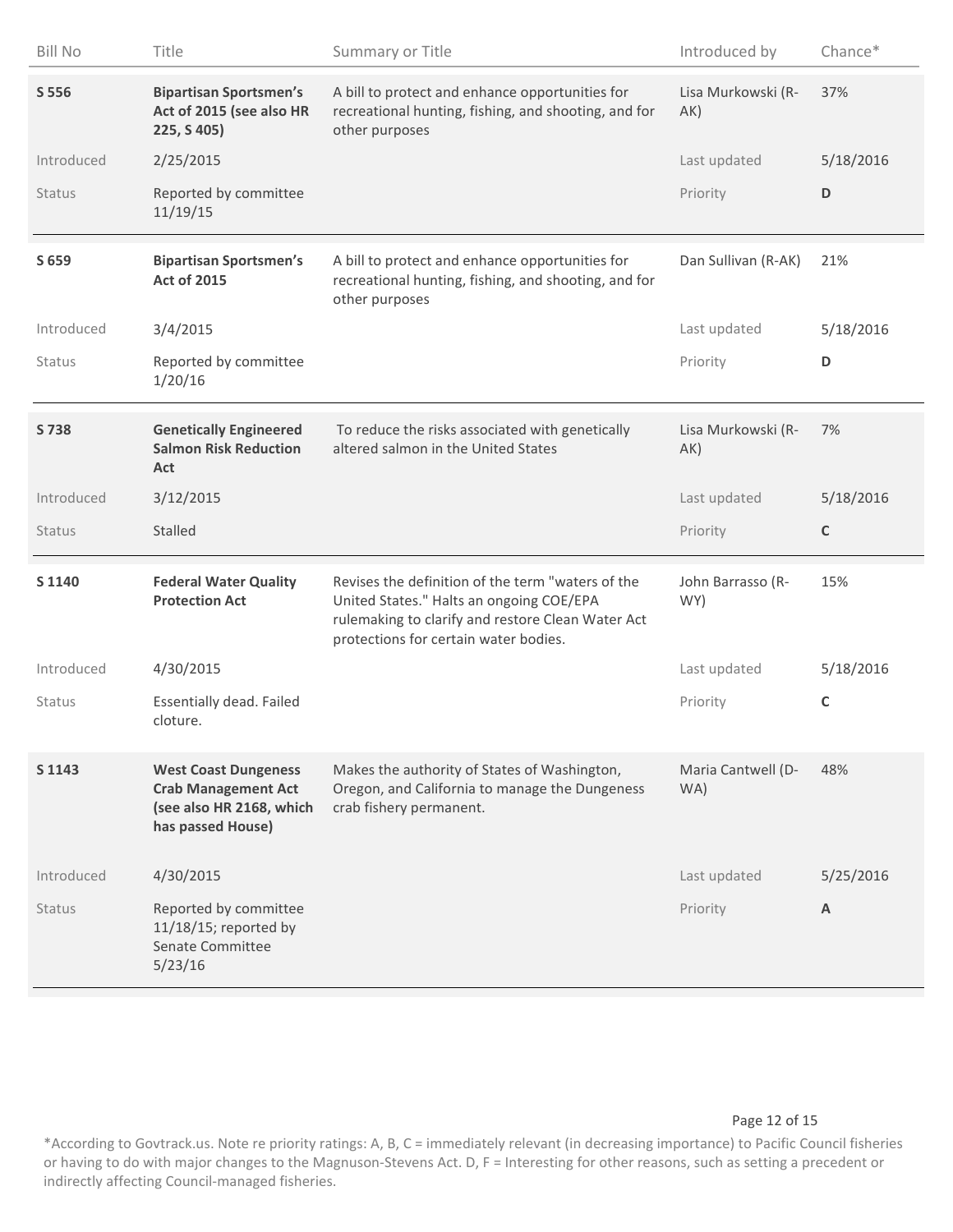| <b>Bill No</b>                       | Title                                                                                                         | Summary or Title                                                                                                                                                                                                                                 | Introduced by             | Chance*                 |
|--------------------------------------|---------------------------------------------------------------------------------------------------------------|--------------------------------------------------------------------------------------------------------------------------------------------------------------------------------------------------------------------------------------------------|---------------------------|-------------------------|
| S 1236                               | Hydropower<br><b>Improvement Act of</b><br>2015                                                               | Amends the Federal Power Act to modify certain<br>requirements relating to license applications<br>before FERC. Aimed at streamlining process for<br>small projects.                                                                             | Lisa Murkowski (R-<br>AK) | 23%                     |
| Introduced                           | 5/6/2015                                                                                                      |                                                                                                                                                                                                                                                  | Last updated              | 5/18/2016               |
| <b>Status</b>                        | Stalled                                                                                                       |                                                                                                                                                                                                                                                  | Priority                  | В                       |
| S 1334<br>(Companion<br>bill signed) | Illegal, Unreported, and<br><b>Unregulated Fishing</b><br><b>Enforcement Act of 2015</b><br>(see also HR 774) | Strengthens enforcement mechanisms to stop<br>illegal, unreported, and unregulated fishing, and<br>amends the Tuna Conventions Act of 1950 to<br>implement the Antigua Convention. The Council<br>has commented on this and similar legislation. | Lisa Murkowski (R-<br>AK) | 25%                     |
| Introduced                           | 5/13/2015                                                                                                     |                                                                                                                                                                                                                                                  | Last updated              | Signed                  |
| <b>Status</b>                        | Companion bill signed<br>into law                                                                             |                                                                                                                                                                                                                                                  | Priority                  | $\overline{\mathsf{A}}$ |
| S 1335                               | <b>North Pacific Fisheries</b><br>Convention<br><b>Implementation Act</b>                                     | Implements the Convention on the Conservation<br>and Management of the High Seas Fishery<br>Resources in the North Pacific Ocean.                                                                                                                | Dan Sullivan (R-AK)       | 34%                     |
| Introduced                           | 5/13/2015                                                                                                     |                                                                                                                                                                                                                                                  | Last updated              | 5/18/2016               |
| <b>Status</b>                        | Passed Senate 5/17/16                                                                                         |                                                                                                                                                                                                                                                  | Priority                  | A                       |
| S 1336                               | <b>South Pacific Fisheries</b><br>Convention<br><b>Implementation Act</b>                                     | Implements the Convention on the Conservation<br>and Management of the High Seas Fishery<br>Resources in the South Pacific Ocean.                                                                                                                | Brian Schatz (D-HI)       | 48%                     |
| Introduced                           | 5/13/2015                                                                                                     |                                                                                                                                                                                                                                                  | Last updated              | 5/18/2016               |
| <b>Status</b>                        | Reported by committee<br>5/20/15; hearings held                                                               |                                                                                                                                                                                                                                                  | Priority                  | B                       |
| S 1338                               | <b>Small Hydro Act of 2015</b>                                                                                | Amends the Federal Power Act to provide licensing<br>procedures for certain types of hydro projects<br>under 5 megawatts.                                                                                                                        | Angus King (Ind-<br>ME)   | 8%                      |
| Introduced                           | 4/14/2015                                                                                                     |                                                                                                                                                                                                                                                  | Last updated              | 5/18/2016               |
| <b>Status</b>                        | Stalled                                                                                                       |                                                                                                                                                                                                                                                  | Priority                  | C                       |
| S 1403                               |                                                                                                               |                                                                                                                                                                                                                                                  |                           |                         |
|                                      | <b>Florida Fisheries</b><br><b>Improvement Act</b><br>(amended)                                               | Amends the MSA to promote sustainable<br>conservation and management for the Gulf of<br>Mexico and South Atlantic fisheries and the<br>communities that rely on them.                                                                            | Marco Rubio (R-FL)        | 37%                     |
| Introduced                           | 5/20/2015                                                                                                     |                                                                                                                                                                                                                                                  | Last updated              | 5/18/2016               |

#### Page 13 of 15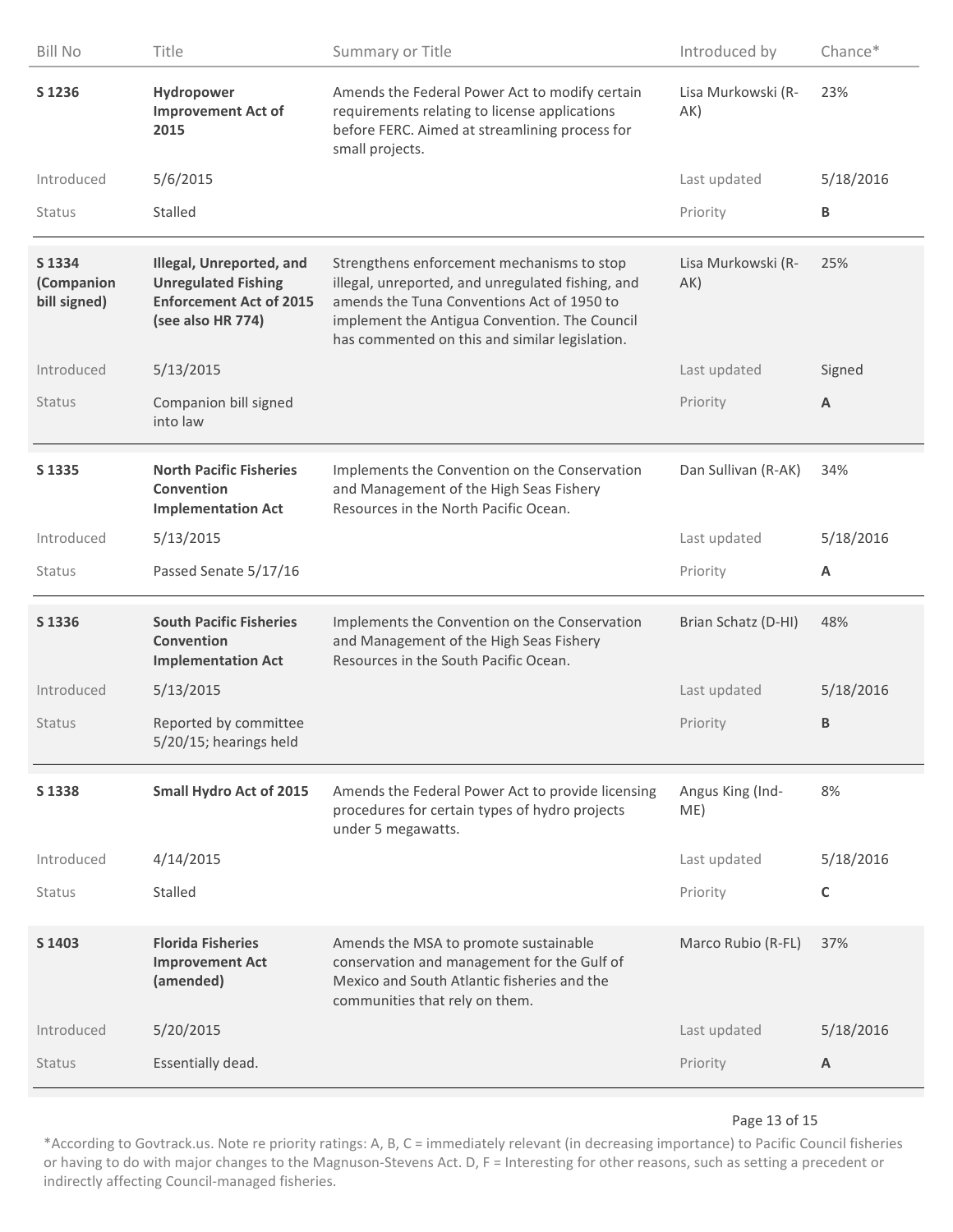| <b>Bill No</b> | Title                                                                                | Summary or Title                                                                                                                                   | Introduced by                | Chance*   |
|----------------|--------------------------------------------------------------------------------------|----------------------------------------------------------------------------------------------------------------------------------------------------|------------------------------|-----------|
| S 1414         | <b>Rhode Island</b><br><b>Fishermen's Fairness Act</b><br>(see also HR 2541)         | Amends the MSA to add Rhode Island to the Mid-<br>Atlantic Fishery Management Council.                                                             | Jack Reed (D-RI)             | 3%        |
| Introduced     | 5/21/2015                                                                            |                                                                                                                                                    | Last updated                 | 5/18/2016 |
| Status         | Stalled                                                                              |                                                                                                                                                    | Priority                     | D         |
| S 1611         | <b>Coast Guard</b><br><b>Reauthorization Act of</b><br>2015 (see instead HR<br>4188) | A bill to authorize appropriations for the Coast<br>Guard for fiscal years 2016 and 2017.                                                          | John Thune (R-SD)            | 36%       |
| Introduced     | 6/18/2015                                                                            |                                                                                                                                                    | Last updated                 | Signed    |
| Status         | Companion bill signed<br>into law.                                                   |                                                                                                                                                    | Priority                     | A         |
| S 1780         | <b>Restoring America's</b><br><b>Watersheds Act</b>                                  | A bill to amend the Omnibus Public Land<br>Management Act of 2009 to promote watershed<br>health, and for other purposes.                          | Martin Heinrich (D-<br>NM)   | 3%        |
| Introduced     | 7/15/2015                                                                            |                                                                                                                                                    | Last updated                 | 5/18/2016 |
|                |                                                                                      |                                                                                                                                                    |                              |           |
| Status         | Stalled                                                                              |                                                                                                                                                    | Priority                     | C         |
| S 1837         | <b>Drought Recovery and</b><br><b>Resilience Act</b>                                 | A bill to provide drought assistance and improved<br>water supply reliability to the State of California,<br>other western States, and the Nation. | Barbara Boxer (D-<br>CA)     | 1%        |
| Introduced     | 7/22/2015                                                                            |                                                                                                                                                    | Last updated                 | 5/18/2016 |
| <b>Status</b>  | Stalled                                                                              |                                                                                                                                                    | Priority                     | A         |
| S 1886         | <b>Coordinated Ocean</b><br><b>Monitoring and</b><br><b>Research Act</b>             | A bill to reauthorize the Integrated Coastal and<br>Ocean Observation System Act of 2009                                                           | Roger Wicker (R-<br>MS)      | 25%       |
| Introduced     | 7/29/2015                                                                            |                                                                                                                                                    | Last updated                 | 5/18/2016 |
| Status         | Reported by committee<br>12/9/15                                                     |                                                                                                                                                    | Priority                     | C         |
| S 1894         | <b>California Emergency</b><br><b>Drought Relief Act</b>                             | A bill to provide short-term water supplies to<br>drought-stricken California.                                                                     | Dianne Feinstein<br>$(D-CA)$ | 3%        |
| Introduced     | 7/29/2015                                                                            |                                                                                                                                                    | Last updated                 | 5/18/2016 |

#### Page 14 of 15